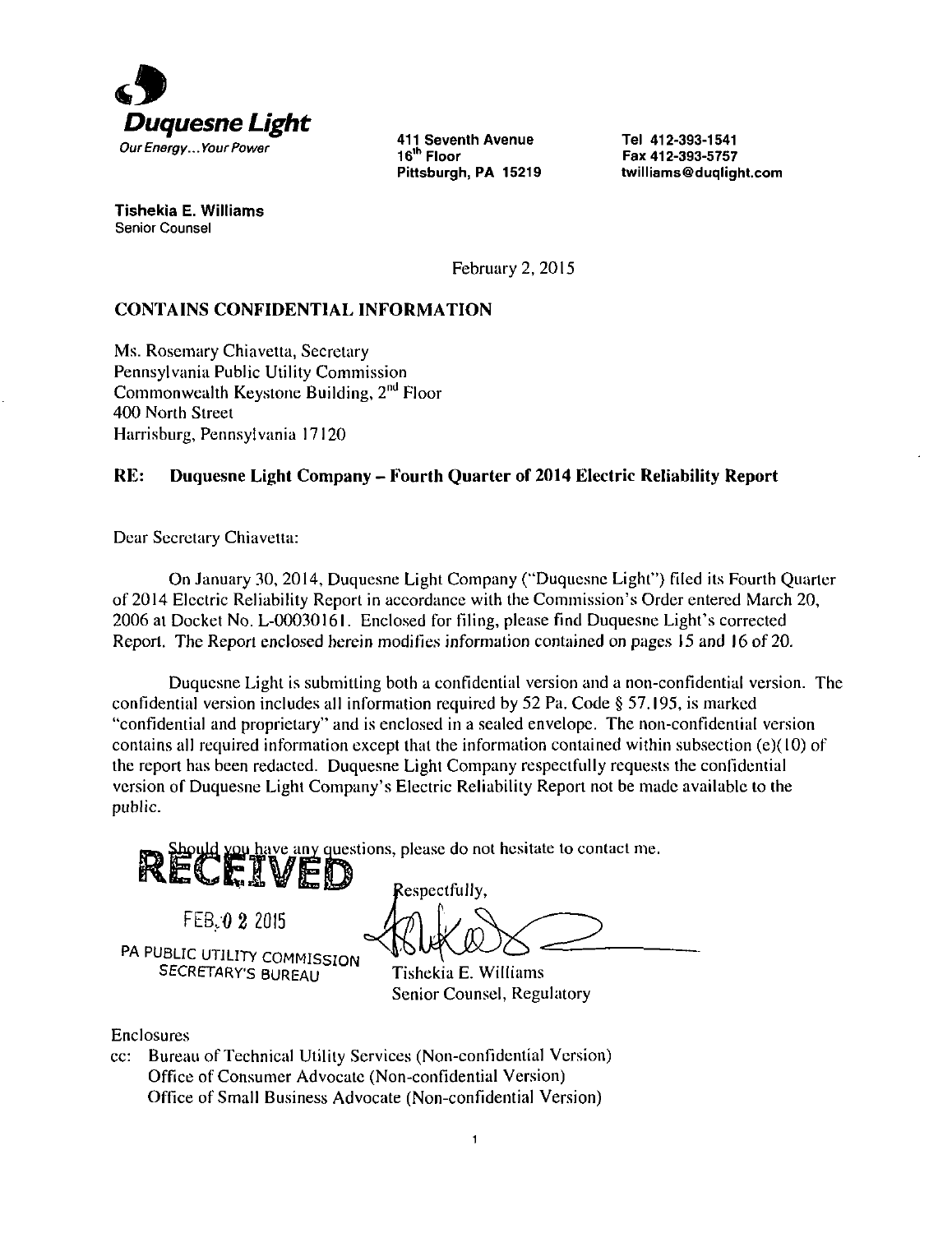

 $\bar{\mathbf{v}}$ 

# *Duquesne Light Company 4th Quarter 2014 Electric Reliability Report*

# *to the*

# *Pennsylvania Public Utility Commission*



*FEB*<sup><sup>*0*</sup> 2 2015<br>**PA PUBLIC UTILITY COMMISSION**<br>**SECRETARY'S BUREAU**</sup>

*February 2, 2015*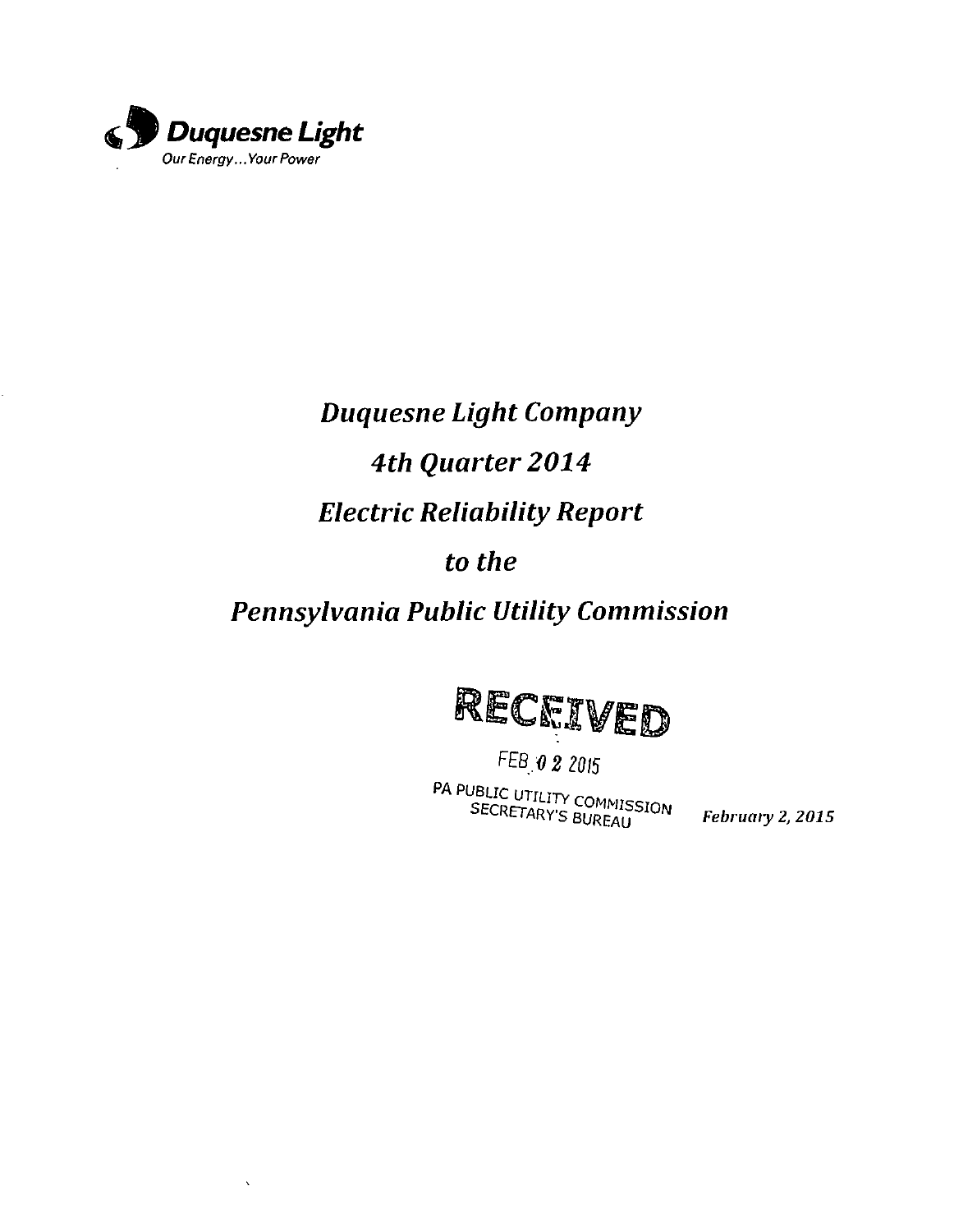# **DUQUESNE LIGHT COMPANY Fourth Quarter 2014 - Electric Reliability Report**

**Filed February 2, 2015** 



FEB 0 2 2015

PA PUBLIC UTILITY COMMISSION SECRETARY'S BUREAU

### **57.195 Reporting Requirements**

**(d)(2) The name, title, telephone number and e-mail address of the persons who have knowledge of the matters, and can respond to inquiries.** 

Ken Kallis - Manager, Asset Management (412) 393-8613, kkallis@duqliqht.com

Tishekia Williams - Senior Counsel, Regulatory (412) 393-1541, twilliams@duqlight.com

**(e)(1) A description of each major event that occurred during the preceding quarter, including the time and duration of the event, the number of customers affected, the cause of the event and any modified procedures adopted in order to avoid or minimize the impact of similar events in the future.** 

**No major events occurred during the 4th quarter of 2014.**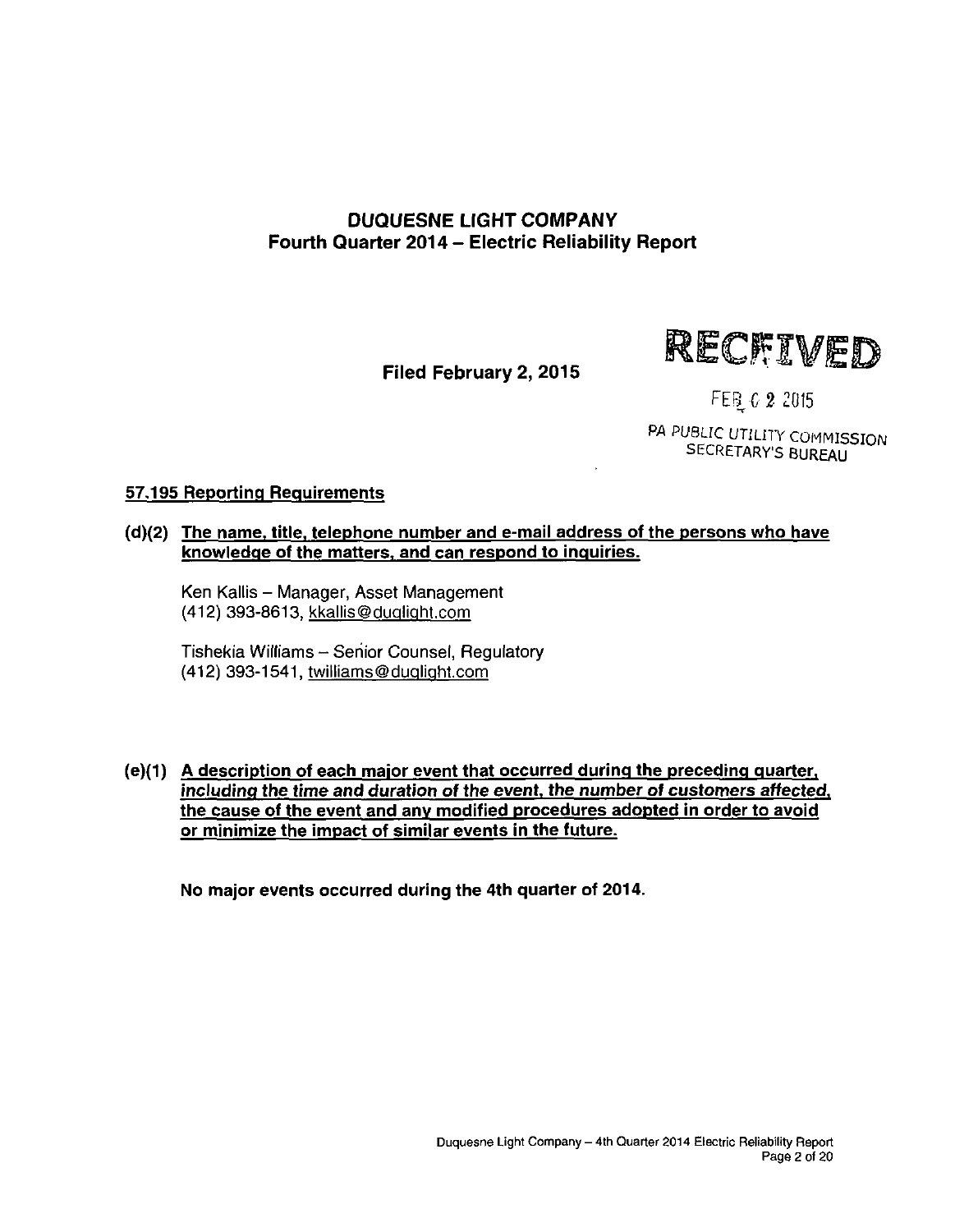**(e)(2) Rolling 12-month reliability index values (SAIFI. CAIDI. SAIDI. and if available. MAIFI) for the electric distribution company's service territory for the preceding quarter. The report shall include the data used in calculating the indices, namely the average number of customers served, the number of sustained customer interruptions, the number of customers affected, and the customer minutes of interruption. If MAIFI values are provided, the report shall also include the number of customer momentary interruptions.** 

# **RELIABILITY BENCHMARKS AND STANDARDS**

#### **Duquesne Light Company**

#### **System Performance Measures with Major Events Excluded**

| <b>Entire System</b>                                         |     |      |     |         |  |  |  |
|--------------------------------------------------------------|-----|------|-----|---------|--|--|--|
| <b>SAIFI</b><br><b>CAIDI</b><br><b>MAIFI</b><br><b>SAIDI</b> |     |      |     |         |  |  |  |
| <b>Benchmark</b>                                             | 126 | 1.17 | 108 | ۰       |  |  |  |
| <b>12 Month Standard</b>                                     | 182 | 1.40 | 130 | $\star$ |  |  |  |
| 2014 4Q (Rolling 12 mo)                                      | 63  | 0.62 | 102 |         |  |  |  |

**\* Sufficient information to calculate MAIFI is unavailable.** 

### **Formulas used in calculating the indices**

| $SAIF =$  | (Total KVA interrupted) - (KVA impact of major events)<br><b>System Connected KVA</b>                |
|-----------|------------------------------------------------------------------------------------------------------|
| $SAIDI =$ | (Total KVA-minutes interrupted) - (KVA-minute impact of major events)<br><b>System Connected KVA</b> |
| $CAIDI =$ | SAIDI/SAIFI                                                                                          |
|           | Data used in calculating the indices                                                                 |
|           | '\fA Internated far the Deriod<br><i>A A</i> 26 1 <i>A</i> 7 K V A                                   |

**Total KVA Interrupted for the Period 4,435,147 KVA** 

**Total KVA-Minutes Interrupted: 450,494,020 KVA-Minutes** 

**System Connected Load as of 12/31/14: 7,186,118 KVA**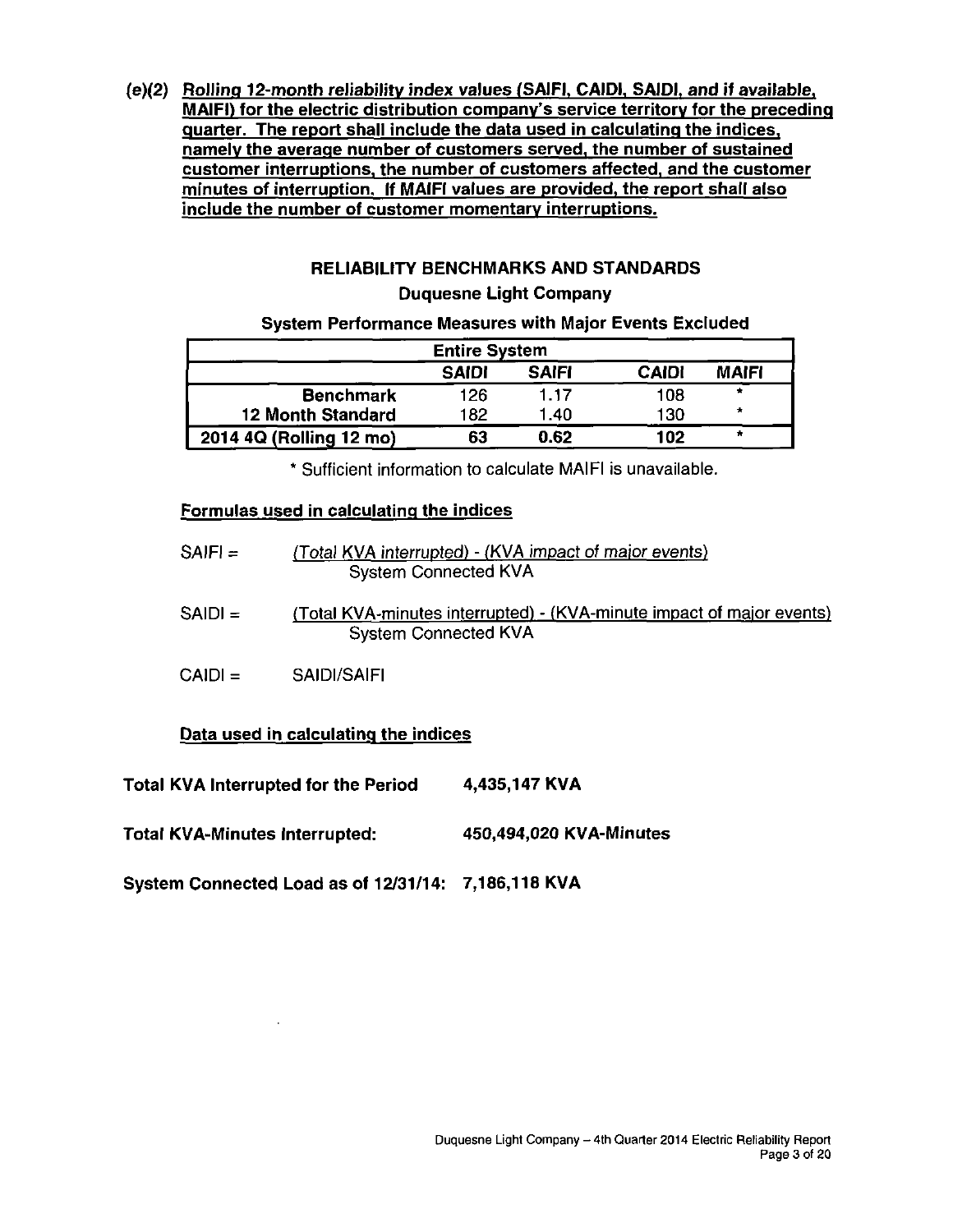**(e)(3) Rolling 12-month reliability index values (SAIFI. CAIDI, SAIDI. and if available. MAIFI) and other pertinent information such as customers served, number of interruptions, customer minutes interrupted, number of lockouts, and so forth, for the worst performing 5% of the circuits in the system. An explanation of how the electric distribution company defines its worst performing circuits shall be included.** 

Circuits are evaluated based on a rolling twelve-month count of lockouts of protective devices (circuit breakers, sectionalizers and line reclosers). Circuits that experience four or more lockouts for a device in each quarterly rolling twelve-month period are identified and reported.

The outage chart, found in Attachment A, is primarily ordered by the number of lockouts and secondarily sorted by the date of the most recent outage. Thus, circuits are grouped based upon the number of outages and then prioritized with the group by those that have experienced outages more recently. Circuits that have not experienced recent outages fall to a lower priority within the group, but remain on the list for monitoring.

Circuits that appear on the list for more than a year are targeted for remediation based on a review of outage records for root cause problems, field evaluations, and engineering analysis. Project scopes developed as a result of this analysis will be incorporated into the company's Work Plan for engineering, design and construction.

At the end of each quarter all circuits are reviewed to verify that past remediation efforts are working and to look for new reliability issues that may be developing. Serious new reliability problems are addressed immediately without waiting additional periods to collect information.

This analysis method provides for timely review of circuit performance by in-house staff and it adapts to the dynamic nature of Duquesne's distribution system. The outage chart in Attachment A depicts the worst performing 5% of the total circuits in the system.

See Attachment A for table of circuit reliability values and Service Centers associated with each circuit.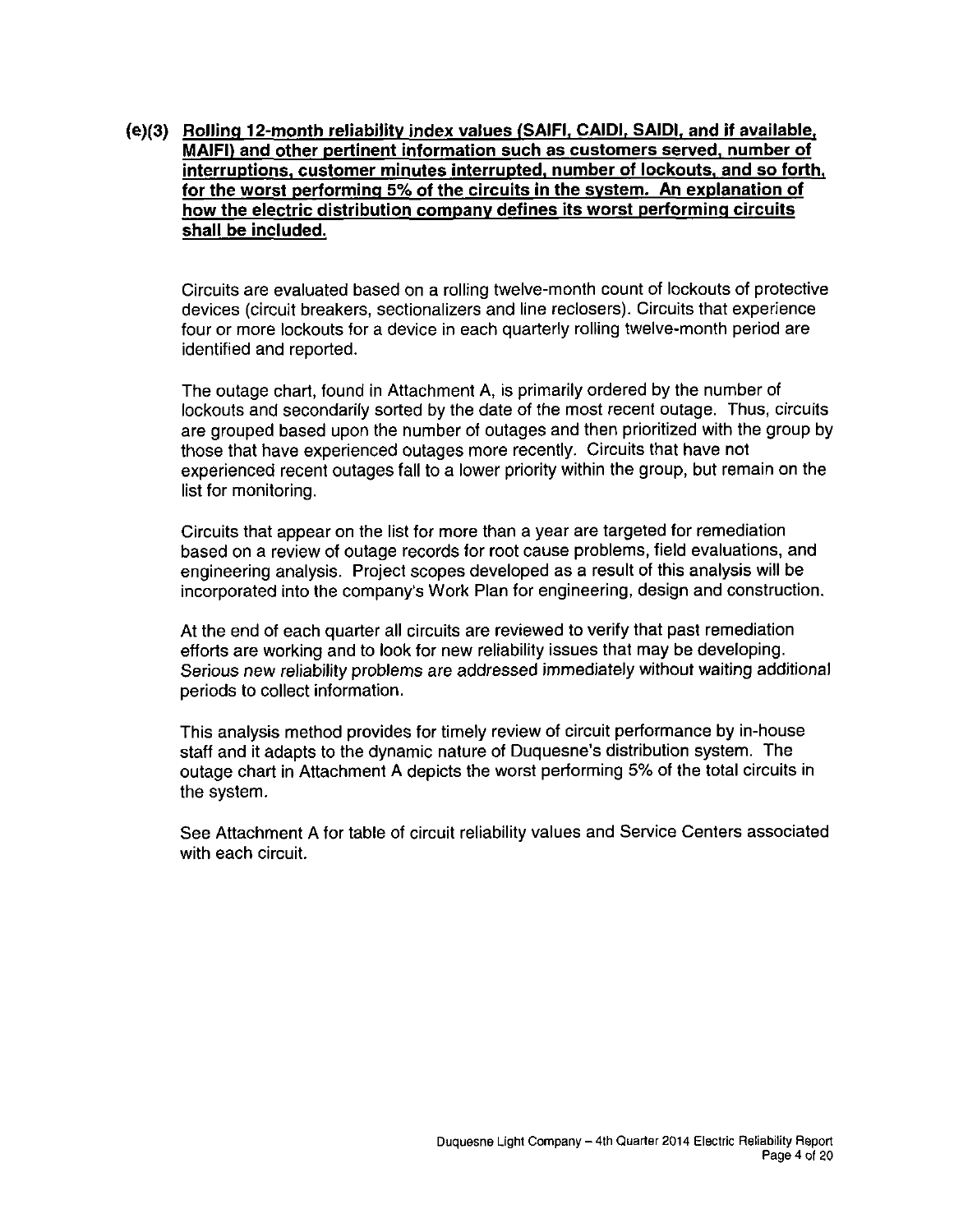### **(e)(4) Specific remedial efforts taken and planned for the worst performing 5% of the circuits as identified in paragraph (3).**

| Rank           | Circuit | Name      | <b>Service Center</b> | <b>Remedial Actions Planned or Taken</b>                                                                                                                                                                                                                                                                                                                                                                                                                                                                                                                                                                                                                                                                          |  |
|----------------|---------|-----------|-----------------------|-------------------------------------------------------------------------------------------------------------------------------------------------------------------------------------------------------------------------------------------------------------------------------------------------------------------------------------------------------------------------------------------------------------------------------------------------------------------------------------------------------------------------------------------------------------------------------------------------------------------------------------------------------------------------------------------------------------------|--|
| 1              | 23695   | B.I.      | Preble                | Five total outages in 2014:<br><b>Fourth Quarter Outages</b><br>No outages occurred in the fourth quarter of 2014.<br><b>Previous Outages</b><br>Five total outages in 2014.<br>Three outages occurred in the third quarter which<br>$\bullet$<br>affected about 23% of the customers on the circuit -<br>one pothead failure and two tree fall-ins.<br>Two earlier outages were due to tree fall-ins.<br><b>Remedial Actions</b><br>Converted circuit to pulse-reclosing in September<br>۰<br>2014 which is expected to improve fault protection<br>and reduce breaker lockouts.<br>Vegetation Management inspected the entire circuit<br>as part of its 2014 scheduled maintenance program<br>in December 2014. |  |
| $\overline{2}$ | 23681   | Woodville | Preble                | Five device outages in 2014:<br><b>Fourth Quarter Outages</b><br>One outage occurred during the fourth quarter of<br>2014 due to a tree falling on a conductor during a<br>storm.<br><b>Previous Outages</b><br>Four outages occurred during the first and second<br>quarters and were caused by tree fall-ins.<br><b>Remedial Actions</b><br>Vegetation Management re-inspected the area of the<br>$\bullet$<br>circuit that had outages and corrected all problems<br>during the third quarter 2014.<br>Pulse-reclosing was implemented on part of the<br>circuit which will improve fault protection and reduce<br>coordination problems in the future.                                                        |  |

# **Fourth Quarter 2014 Rolling 12 Month Circuit Data**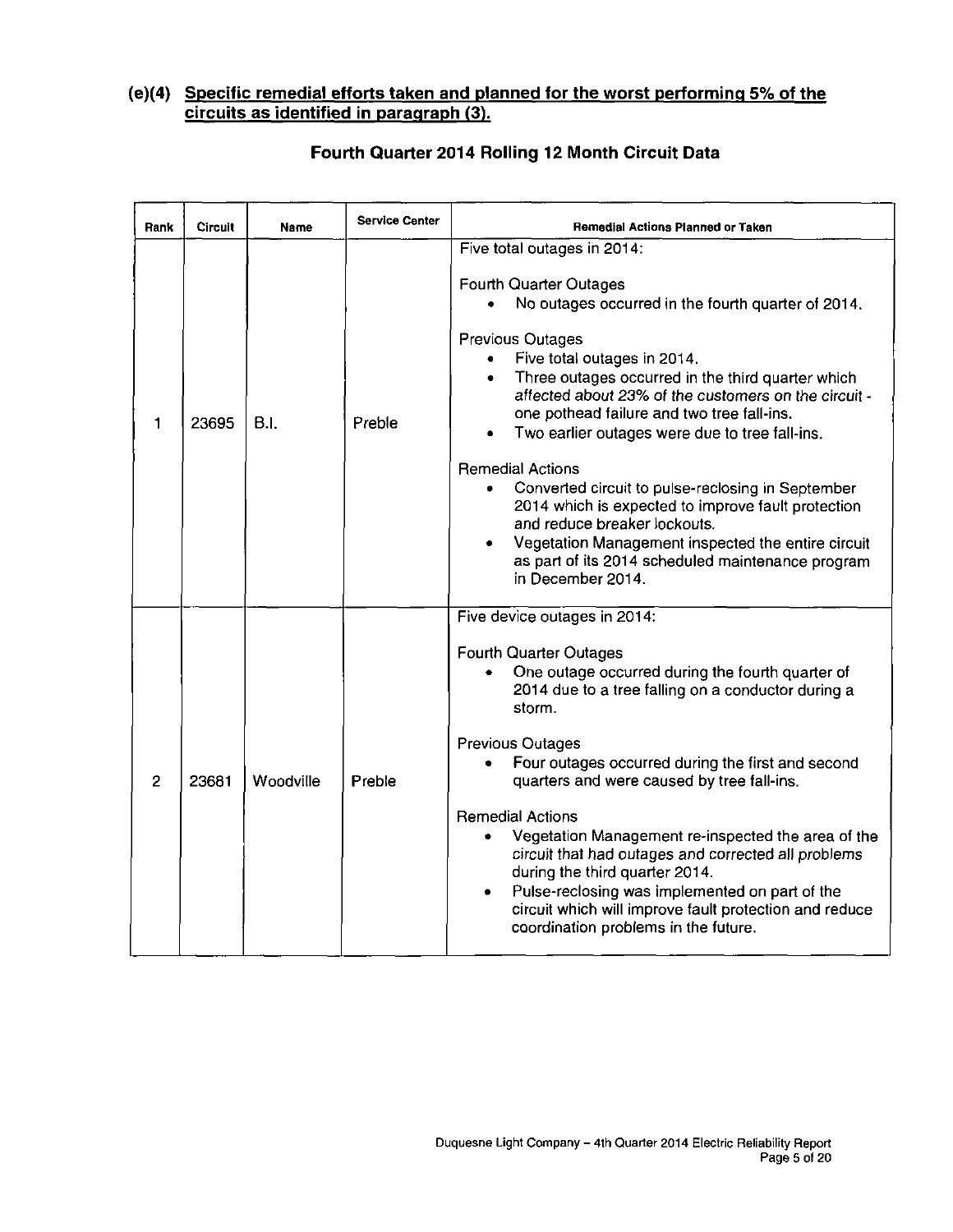|   |      |          |            | Four outages in 2014:                                                                                                                                                                                                                                                                                                                                                                                                                                                                                                                                                                                                                                                                                   |  |
|---|------|----------|------------|---------------------------------------------------------------------------------------------------------------------------------------------------------------------------------------------------------------------------------------------------------------------------------------------------------------------------------------------------------------------------------------------------------------------------------------------------------------------------------------------------------------------------------------------------------------------------------------------------------------------------------------------------------------------------------------------------------|--|
| 3 | 4622 | Ardmore  | Penn Hills | <b>Fourth Quarter Outages</b><br>No outages occurred in the fourth quarter of 2014.<br><b>Previous Outages</b><br>All four outages occurred during first and second<br>quarter and were caused by tree fall-ins.<br><b>Remedial Actions</b><br>The Company has added Auto-Fault Clearing<br>۰<br>functionality to the sub-transmission circuit feeding<br>Ardmore to prevent Loss of Supply outages.<br>Asset Management Department continues to<br>٠<br>evaluate various redesigns or rebuild options for<br>Ardmore Substation to enhance customer reliability.<br>Customers are continuing to see an improvement in reliability<br>with CAIDI decreasing from 94 to 59 during the fourth<br>quarter. |  |
| 4 | 4237 | West End | Preble     | Four outages in 2014:<br><b>Fourth Quarter Outages</b><br>One outage occurred due to a tree being uprooted<br>during wet conditions in December 2014.<br><b>Previous Outages</b><br>Three previous outages occurred during the first and<br>$\bullet$<br>second quarter.<br>Two outages due to tree fall-ins.<br>٠<br>One outage due to a storm.<br><b>Remedial Actions</b><br>Vegetation Management inspected this circuit as part<br>of its 2014 scheduled maintenance program which<br>was completed in June of 2014.                                                                                                                                                                                |  |
| 5 | 4308 | East End | Penn Hills | Four outages in 2014:<br><b>Fourth Quarter Outages</b><br>No outages occurred in the fourth quarter of 2014.<br><b>Previous Outages</b><br>Two outages were due to cable failures.<br>One outage was due to equipment failure.<br>The other two outages were storm-related.<br><b>Remedial Actions</b><br>During the second quarter of 2014, the Company<br>installed a normally open tie at the end of this circuit<br>so that when breaker lockouts or other outages<br>occur, the problem can be isolated to a relatively<br>small area and customers can restored from the<br>other end.                                                                                                            |  |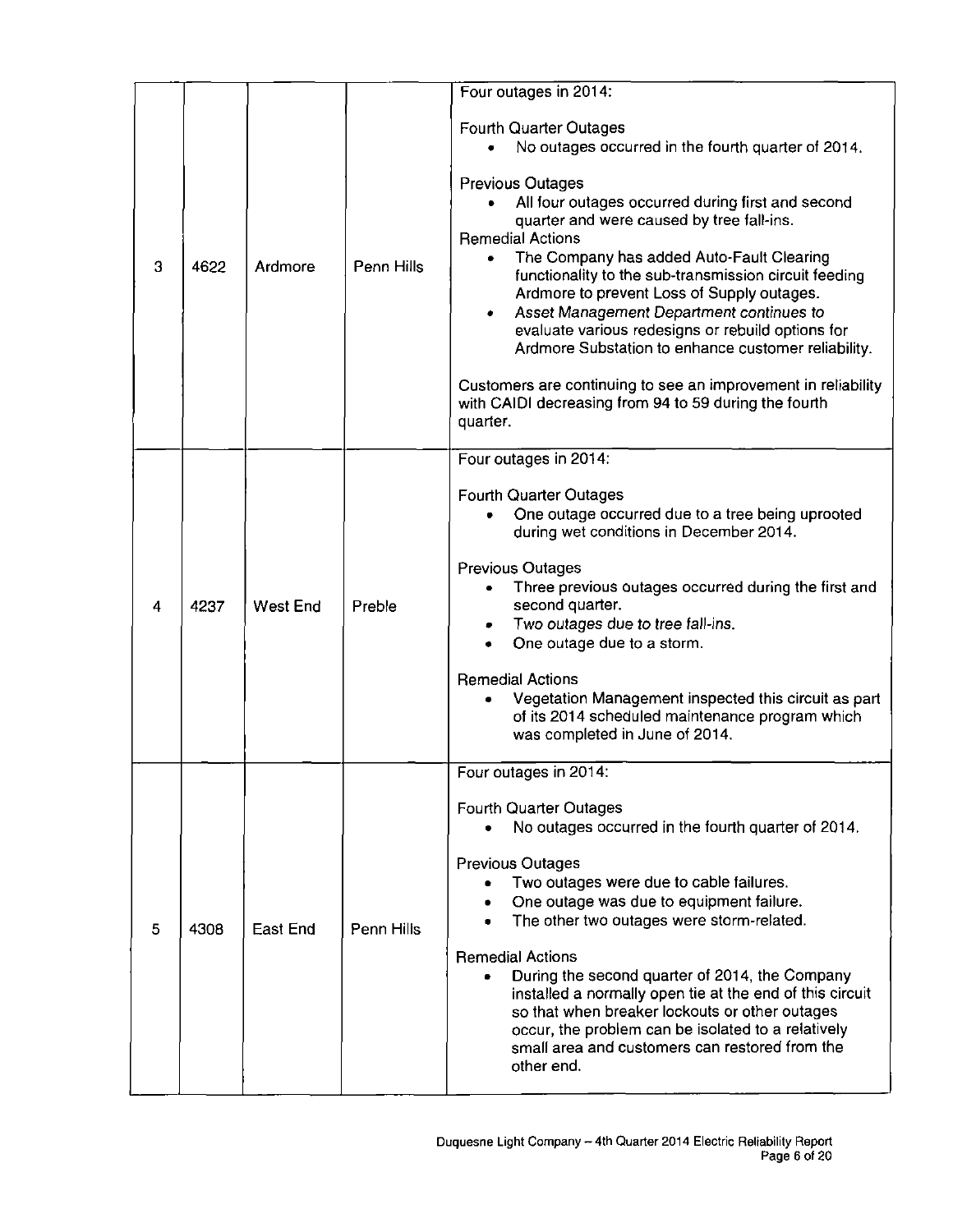|   |       |                 |         | Four outages in 2014:                                                                                                                                                                                                                                                                                                                                                                                                                                                                                                                                                                                                                                                                   |
|---|-------|-----------------|---------|-----------------------------------------------------------------------------------------------------------------------------------------------------------------------------------------------------------------------------------------------------------------------------------------------------------------------------------------------------------------------------------------------------------------------------------------------------------------------------------------------------------------------------------------------------------------------------------------------------------------------------------------------------------------------------------------|
| 6 | 4264  | Grant           | Preble  | <b>Fourth Quarter Outages</b><br>No outages occurred in the fourth quarter of 2014.<br><b>Previous Outages</b><br>Three outages occurred during the first quarter.<br>The cause of one outage was unknown.<br>Two outages were due to cable failures,<br>$\bullet$<br>The fourth outage was due to a contractor digging<br>into the feeder cable during excavation.<br><b>Remedial Actions</b><br>During the second quarter, the portion of the circuit<br>with the cable reliability problems was eliminated by<br>permanently rerouting the circuit.                                                                                                                                  |
| 7 | 23770 | Traverse<br>Run | Raccoon | Four device outages in 2014:<br><b>Fourth Quarter Outages</b><br>One outage occurred during the fourth quarter of<br>2014 due to a branch falling on a wire.<br><b>Previous Outages</b><br>Two outages were storm-related<br>The other outage was due to tree fall-in.<br><b>Remedial Actions</b><br>Vegetation Management has this circuit scheduled<br>for 2016 routine maintenance.<br>Reliability is improving on the circuit as evidenced by CAIDI<br>decreasing from 148 in the third quarter of 2014 to 127 in the<br>fourth quarter of 2014.                                                                                                                                    |
| 8 | 4852  | Conway          | Raccoon | Four outages in 2014:<br><b>Fourth Quarter Outages</b><br>One outage occurred during the fourth quarter due to<br>a limb falling during a storm.<br><b>Previous Outages</b><br>One outage was due to a storm. A cable failure on a<br>sub-transmission circuit caused a Loss of Supply<br>outage.<br>The third outage occurred when a tree fell into the<br>feeder breaking off the top of a pole which locked out<br>the station breaker.<br><b>Remedial Actions</b><br>A supervisor reviewed this circuit during the fourth<br>quarter of 2014. All problems identified were<br>corrected.<br>The circuit's scheduled maintenance was completed<br>during the fourth quarter of 2014. |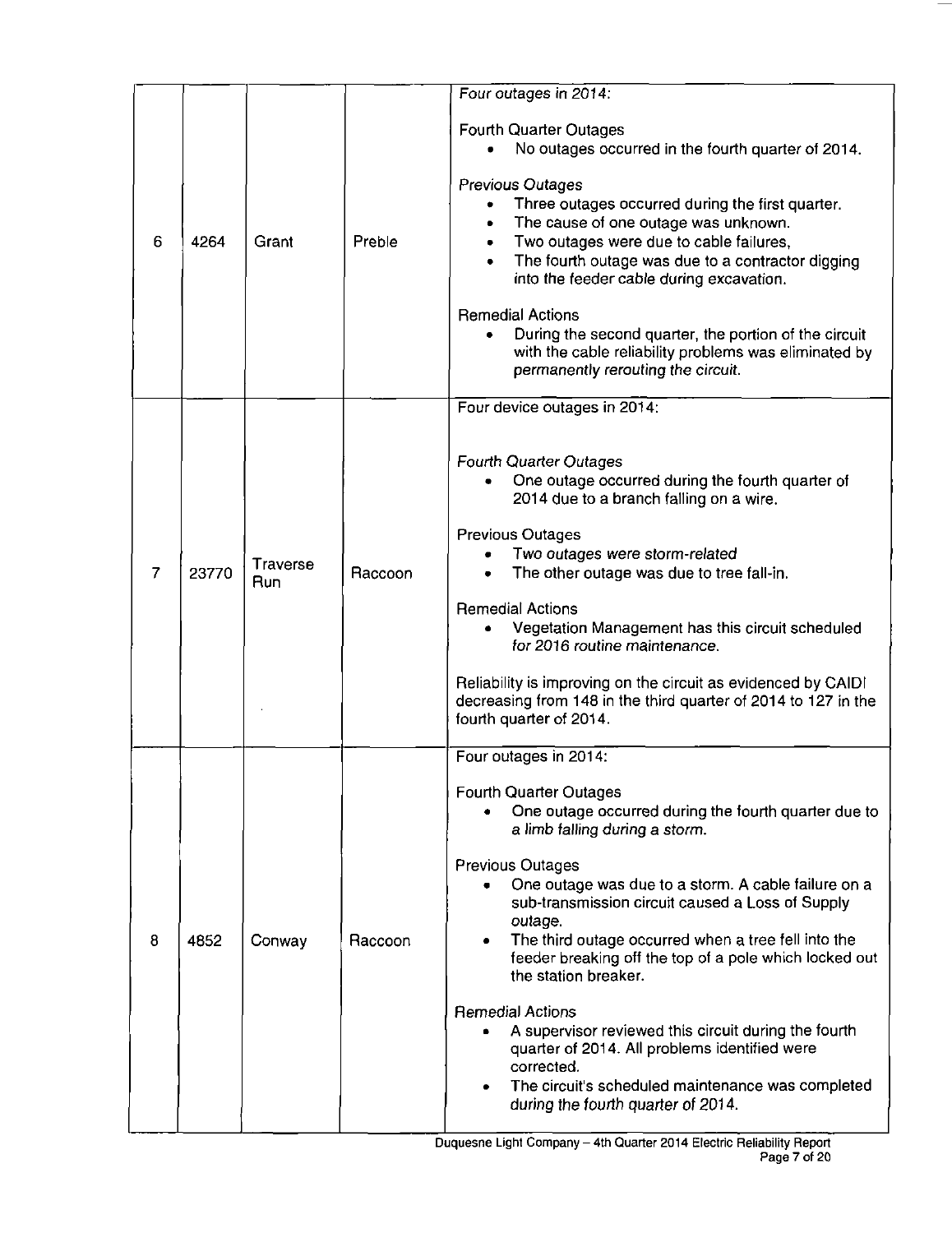| 9  | 4155 | Long            | Penn Hills | Four outages in 2014:<br><b>Fourth Quarter Outages</b><br>Two outages occurred during the fourth quarter.<br>$\bullet$<br>One outage was due to a tree fall-in during a storm.<br>٠<br>The other outage was due to a motor vehicle<br>accident.<br><b>Previous Outages</b><br>Two previous outages occurred. A Loss of Supply<br>occurred when a widespread sub-transmission<br>outage affected the Universal-Wilkinsburg area<br>during a storm.<br>The other outage was tree-related.<br><b>Remedial Actions</b><br>Reliability has improved significantly on the Long<br>circuit since the Company installed Auto Fault-<br>Clearing IntelliRupters on the sub-transmission circuit<br>feeding Long Substation in the first quarter of 2014.<br>Because the Auto-Fault Clearing functionality<br>eliminates what were historically lengthy outages for<br>customers on the two Long circuits, reliability was<br>expected to improve significantly and it has done so<br>throughout 2014. |
|----|------|-----------------|------------|----------------------------------------------------------------------------------------------------------------------------------------------------------------------------------------------------------------------------------------------------------------------------------------------------------------------------------------------------------------------------------------------------------------------------------------------------------------------------------------------------------------------------------------------------------------------------------------------------------------------------------------------------------------------------------------------------------------------------------------------------------------------------------------------------------------------------------------------------------------------------------------------------------------------------------------------------------------------------------------------|
|    |      |                 |            | Four breaker outages in 2014:<br><b>Fourth Quarter Outages</b><br>One outage occurred during the fourth quarter due to                                                                                                                                                                                                                                                                                                                                                                                                                                                                                                                                                                                                                                                                                                                                                                                                                                                                       |
| 10 | 4420 | Mt.<br>Pleasant | Preble     | a storm.<br><b>Previous Outages</b><br>All three previous outages occurred over the summer<br>and were tree-related.                                                                                                                                                                                                                                                                                                                                                                                                                                                                                                                                                                                                                                                                                                                                                                                                                                                                         |
|    |      |                 |            | <b>Remedial Actions</b><br>Vegetation Management completed scheduled<br>maintenance during the third quarter of 2014.                                                                                                                                                                                                                                                                                                                                                                                                                                                                                                                                                                                                                                                                                                                                                                                                                                                                        |
|    |      |                 |            | Four outages occurred in 2014 due to Loss of Supply:<br><b>Fourth Quarter Outages</b><br>No outages occurred in the fourth quarter of 2014.                                                                                                                                                                                                                                                                                                                                                                                                                                                                                                                                                                                                                                                                                                                                                                                                                                                  |
| 11 | 4283 | Oakmont         | Penn Hills | <b>Previous Outages</b><br>Three outages were due to falling trees, two of them<br>from trees being uprooted due to very wet conditions.<br>The other outage was due to an insulator failure.<br>$\bullet$                                                                                                                                                                                                                                                                                                                                                                                                                                                                                                                                                                                                                                                                                                                                                                                   |
|    |      |                 |            | <b>Remedial Actions</b><br>Vegetation Management has scheduled this circuit<br>for maintenance in 2016.                                                                                                                                                                                                                                                                                                                                                                                                                                                                                                                                                                                                                                                                                                                                                                                                                                                                                      |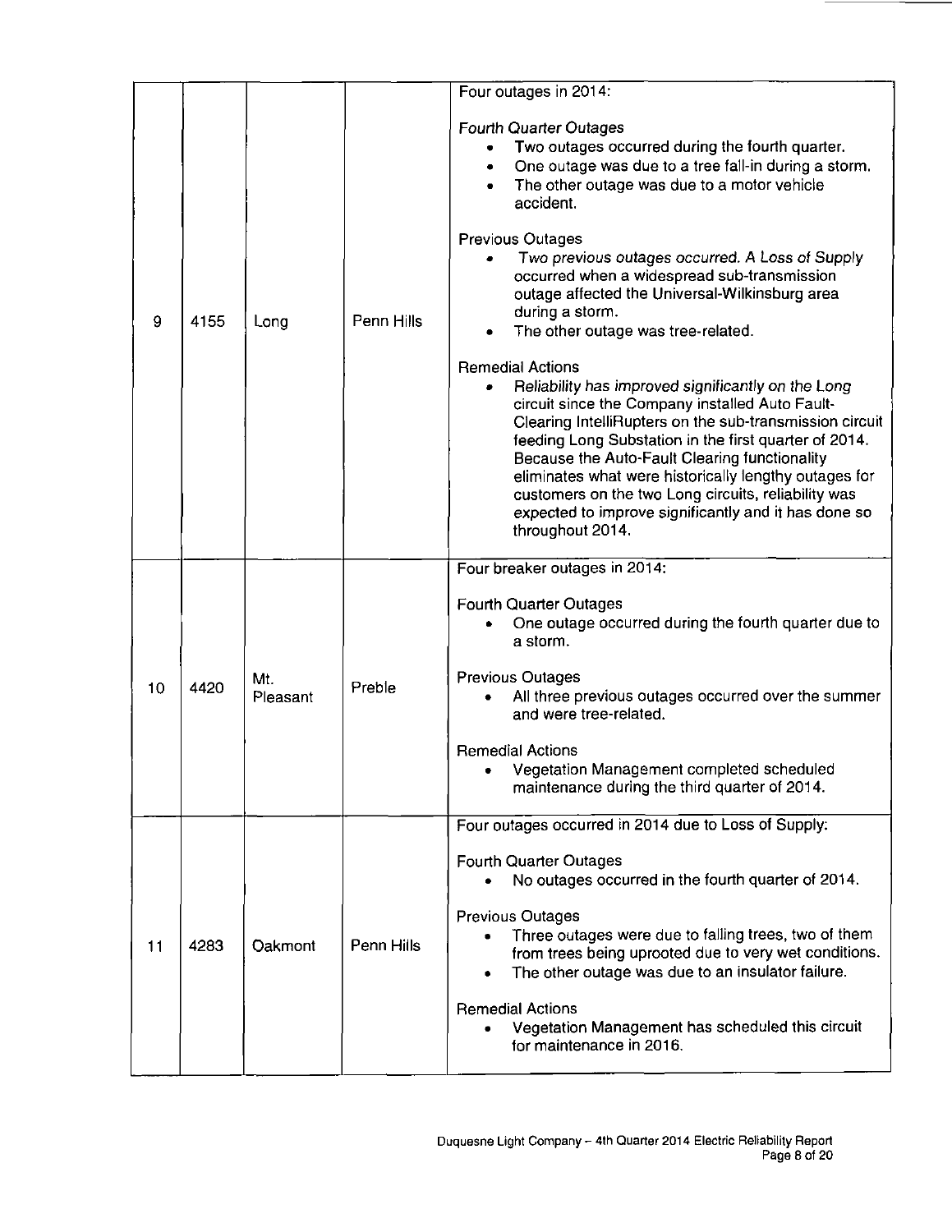| 12 | 23716 | <b>Pine Creek</b> | Edison | Three outages in 2014:<br><b>Fourth Quarter Outages</b><br>No outages occurred in the fourth quarter of 2014.<br><b>Previous Outages</b><br>The most recent outage occurred when operators<br>tied over a portion of another Pine Creek circuit that<br>had a pole failure which caused a breaker to lock out.<br>The other three of the four outages were tree-related.<br><b>Remedial Actions</b><br>The Company converted this circuit and two other<br>٠<br>Pine Creek circuits to pulse-reclosing operation<br>during the fourth quarter.<br>Overall circuit reliability is improving as evidenced by its<br>reliability numbers. During the fourth quarter, SAIDI was<br>reduced from 268 to 229 and SAIFI was reduced from 3.77 to<br>2.74. |
|----|-------|-------------------|--------|----------------------------------------------------------------------------------------------------------------------------------------------------------------------------------------------------------------------------------------------------------------------------------------------------------------------------------------------------------------------------------------------------------------------------------------------------------------------------------------------------------------------------------------------------------------------------------------------------------------------------------------------------------------------------------------------------------------------------------------------------|
| 13 | 23713 | <b>Pine Creek</b> | Edison | Three device outages during 2014:<br><b>Fourth Quarter Outages</b><br>No outages occurred in the fourth quarter of 2014.<br><b>Previous Outages</b><br>One outage was due to a branch falling.<br>One outage was due to an insulator failure.<br>۰<br>The other outage was due to a loss of supply.<br>$\bullet$<br><b>Remedial Actions</b><br>This Pine Creek circuit was converted to all pulse-<br>reclosing operation during the fourth quarter of 2014<br>which should continue with reliability improvement.<br>This circuit has continued to show very good reliability and<br>the company expects it to be removed from the Worst<br>Performing List after the first quarter of 2015.                                                      |
| 14 | 23698 | <b>B.I.</b>       | Preble | Three device outages occurred during 2014:<br><b>Fourth Quarter Outages</b><br>One outage occurred during the fourth quarter due to<br>an insulator failure.<br>A second outage in the fourth quarter was due to a<br>storm.<br><b>Previous Outages</b><br>There was one previous outage which was due to a<br>storm.<br><b>Remedial Actions</b><br>Vegetation Management had completed scheduled<br>maintenance on this circuit in the second quarter of<br>2014.                                                                                                                                                                                                                                                                                 |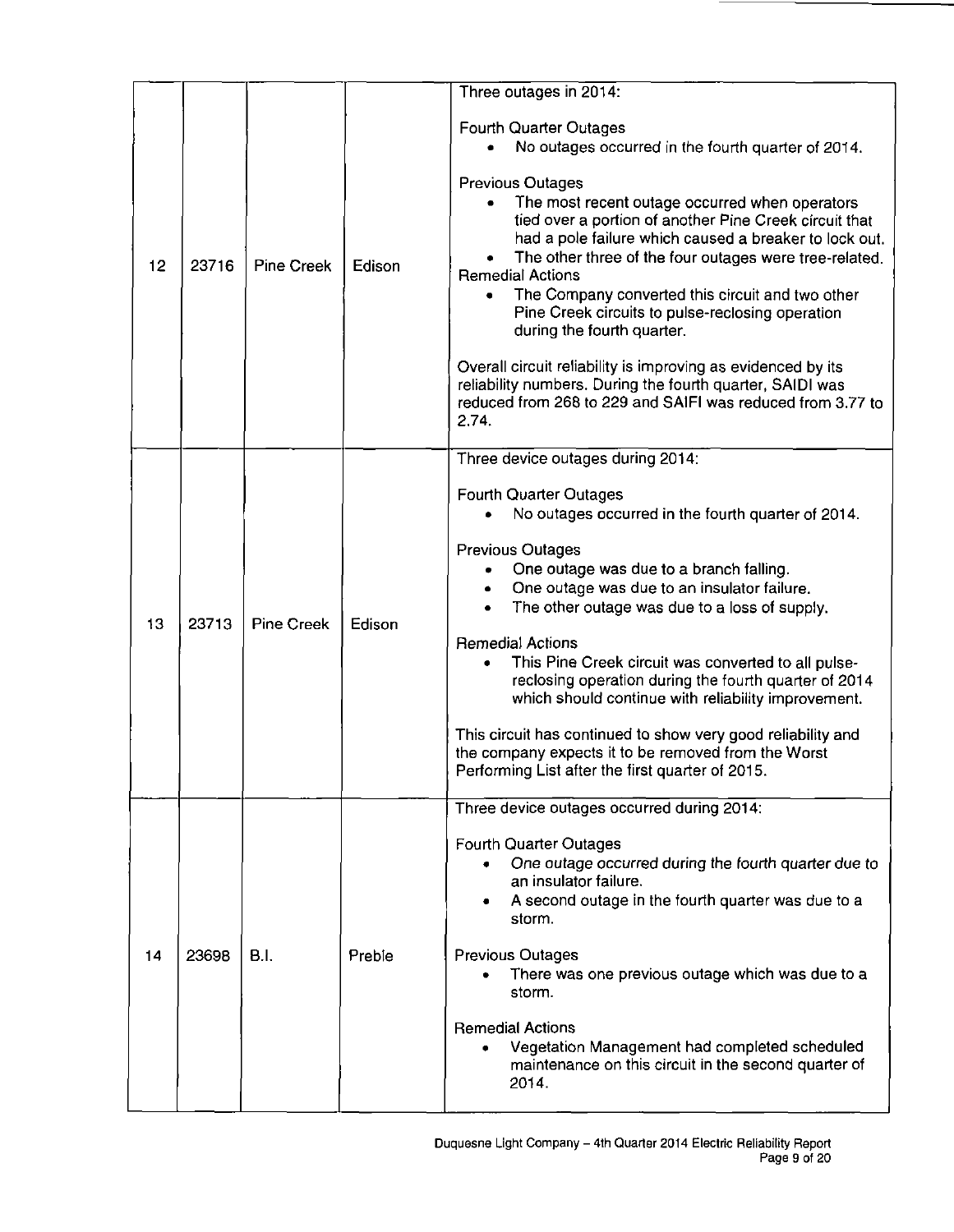| 15 | 23661 | Crescent                   | Raccoon | Three outages in 2014:<br><b>Fourth Quarter Outages</b><br>No outages occurred in the fourth quarter of 2014.<br><b>Previous Outages</b><br>All three previous outages occurred in the second<br>$\bullet$<br>quarter of 2014 and were tree-related.<br><b>Remedial Actions</b><br>The Company's Vegetation Management Department<br>$\bullet$<br>has re-inspected this portion of the circuit between<br>the substation and the first downstream feeder<br>protection device and corrected all tree-related<br>issues.<br>The Vegetation Management Department will be<br>$\bullet$<br>working this circuit as part of its scheduled<br>maintenance program with expected completion by<br>the end of the first quarter of 2015.<br>The reliability of Crescent has continued to improve as<br>evidenced by its reliability numbers from the third to fourth<br>quarter of 2014 when SAIDI was reduced from 128 to 124<br>and SAIFI was reduced from 1.19 to 0.96. |
|----|-------|----------------------------|---------|---------------------------------------------------------------------------------------------------------------------------------------------------------------------------------------------------------------------------------------------------------------------------------------------------------------------------------------------------------------------------------------------------------------------------------------------------------------------------------------------------------------------------------------------------------------------------------------------------------------------------------------------------------------------------------------------------------------------------------------------------------------------------------------------------------------------------------------------------------------------------------------------------------------------------------------------------------------------|
| 16 | 22869 | Midland-<br>Cooks<br>Ferry | Raccoon | Three device outages in 2014:<br><b>Fourth Quarter Outages</b><br>No outages occurred in the fourth quarter.<br><b>Previous Outages</b><br>All three previous outages were tree-related.<br>$\bullet$<br><b>Remedial Actions</b><br>Auto-fault clearing functionality was added to the<br>sub-transmission portion of this circuit early in the<br>second quarter of 2014 when four new advanced<br>circuit reclosers were installed.<br>The reliability numbers for this circuit have continued to<br>improve from the third quarter of 2014 with CAIDI dropping<br>from 154 to 93.                                                                                                                                                                                                                                                                                                                                                                                |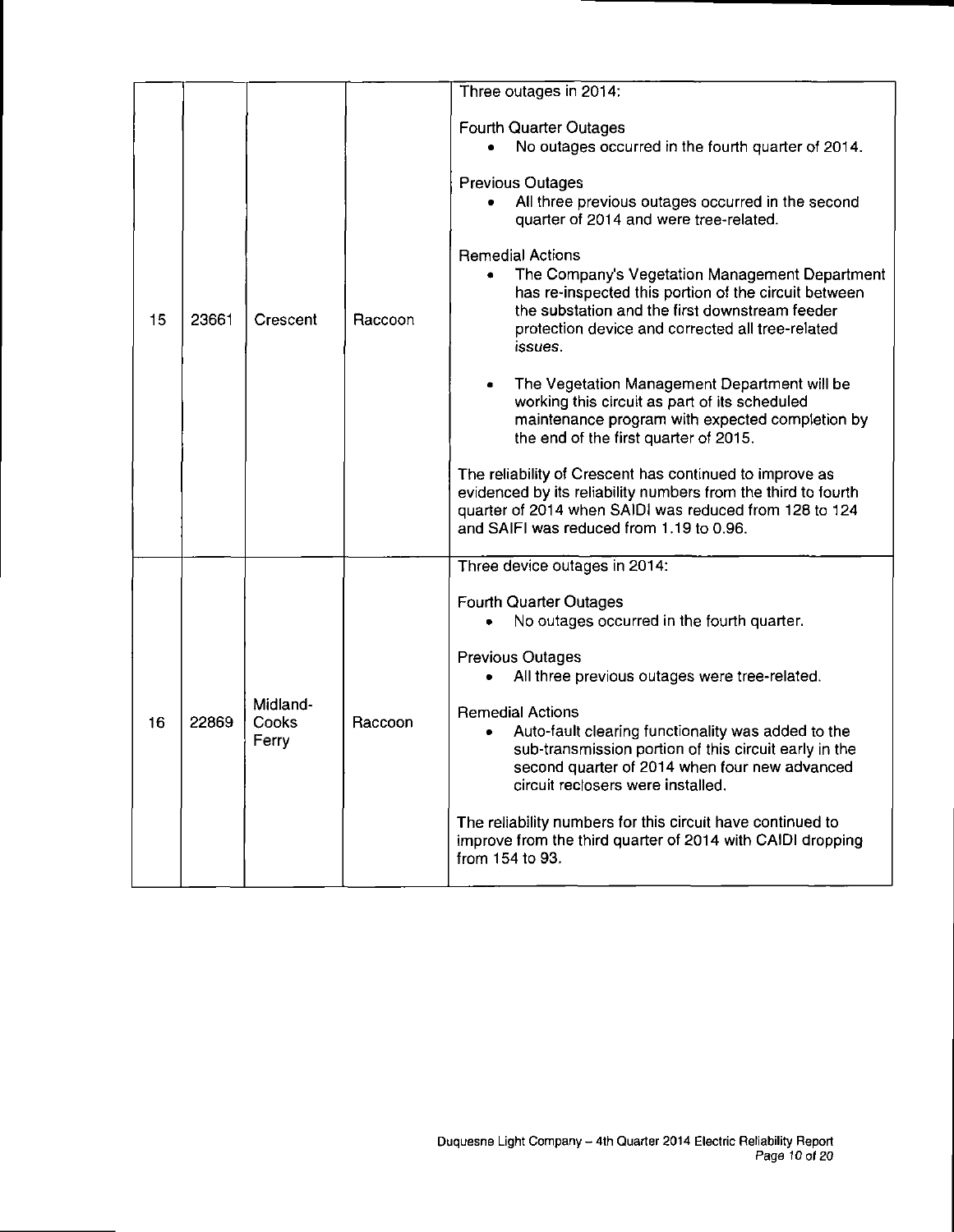| 17 | 23710 | Pine Creek | Edison     | Three device outages have occurred in 2014:<br><b>Fourth Quarter Outages</b><br>One outage occurred during the fourth quarter of<br>2014 due to a tree fall-in during a storm.<br><b>Previous Outages</b><br>The two previous outages occurred during the third<br>$\bullet$<br>quarter of 2014.<br>One was due to balloons getting caught in the<br>$\bullet$<br>primary conductors.<br>The second was due to a broken pole.<br><b>Remedial Actions</b><br>The Company just recently converted this circuit to<br>pulse-reclosing operation in the fourth quarter.                                                                                                             |
|----|-------|------------|------------|---------------------------------------------------------------------------------------------------------------------------------------------------------------------------------------------------------------------------------------------------------------------------------------------------------------------------------------------------------------------------------------------------------------------------------------------------------------------------------------------------------------------------------------------------------------------------------------------------------------------------------------------------------------------------------|
| 18 | 23640 | Midland    | Raccoon    | Three device outages in 2014:<br><b>Fourth Quarter Outages</b><br>One lockout occurred during the fourth quarter of<br>2014 due to an equipment failure.<br><b>Previous Outages</b><br>Two previous outages occurred in the second quarter<br>of 2014 due to tree fall-ins.<br><b>Remedial Actions</b><br>Vegetation Management re-inspected the area of the<br>circuit that has had previous outages and corrected<br>all problems during the third quarter of 2014.<br>Reliability indices for the fourth quarter of 2014 show this<br>improvement as SAIDI has decreased from 137 to 92 and<br>CAIDI decreased from 128 to 93. SAIFI has also improved<br>from 1.08 to 1.00. |
| 19 | 4285  | Verona     | Penn Hills | Three Loss of Supply outages in 2014:<br><b>Fourth Quarter Outages</b><br>No outages occurred in the fourth quarter of 2014.<br><b>Previous Outages</b><br>All three previous outages occurred over the summer<br>months in 2014.<br>Two outages were due to trees fall-ins.<br>The third outage was due to an insulator failure.<br>$\bullet$<br><b>Remedial Actions</b><br>Verona historically has been a very reliable circuit<br>and the company will monitor it into 2015 to ensure<br>its good reliability returns.                                                                                                                                                       |

 $\hat{\mathcal{L}}$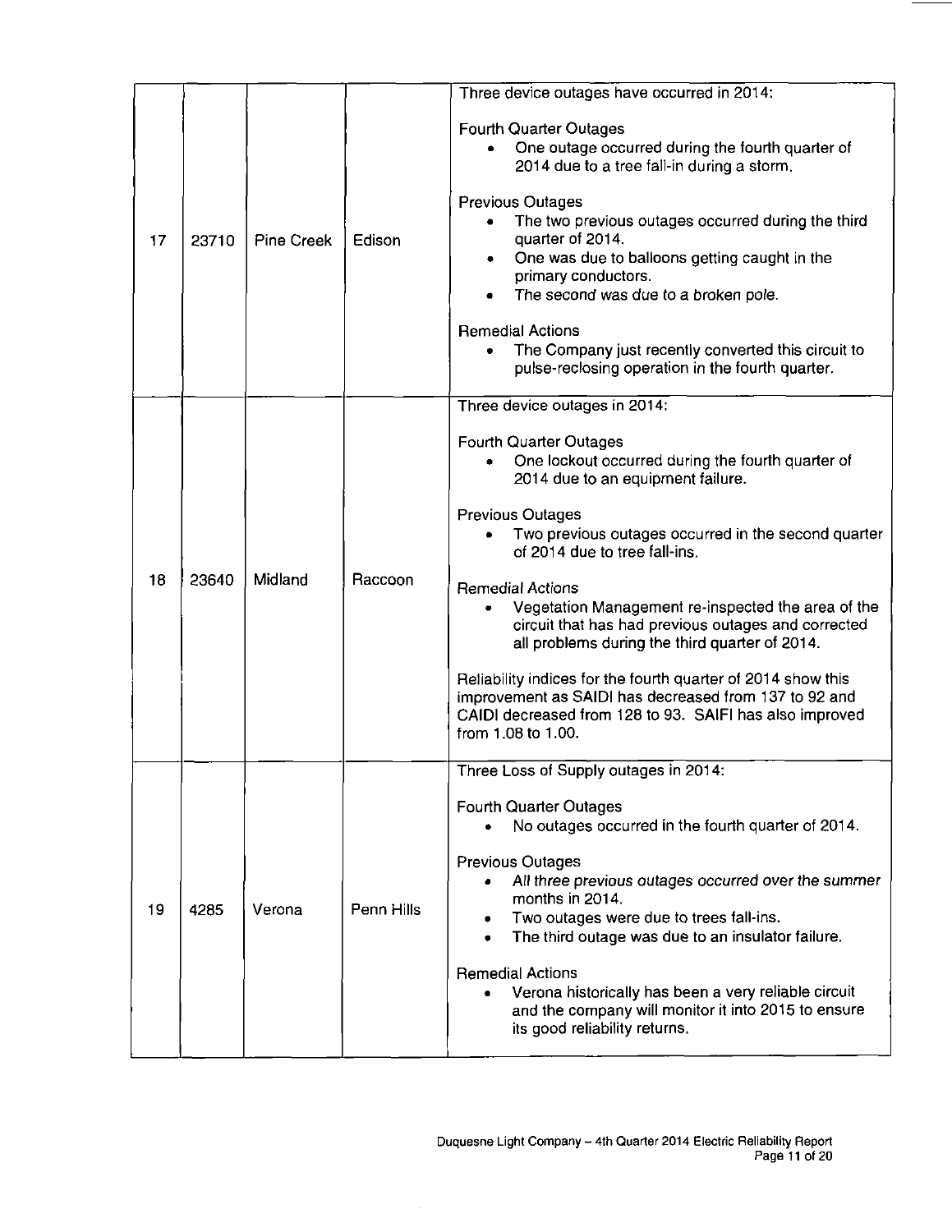| 20 | 23871 | Mt. Nebo    | Raccoon    | Two device outages in 2014:<br><b>Fourth Quarter Outages</b><br>No outages occurred in the fourth quarter of 2014.<br><b>Previous Outages</b><br>One previous outage occurred due to a storm.<br>The other previous outage was due to a tree fall-in.<br><b>Remedial Actions</b><br>The Vegetation Management Department has<br>$\bullet$<br>identified and removed hazardous trees on this<br>circuit during the third quarter of 2014.<br>Customers continue to see an improvement in reliability with<br>SAIDI decreasing from 226 to 169 and SAIFI decreasing from<br>1.95 to 1.04. The Company expects this circuit to drop from<br>the worst performing list in the first quarter of 2015.                                                                                                                                                                                                                                                                                                                         |
|----|-------|-------------|------------|--------------------------------------------------------------------------------------------------------------------------------------------------------------------------------------------------------------------------------------------------------------------------------------------------------------------------------------------------------------------------------------------------------------------------------------------------------------------------------------------------------------------------------------------------------------------------------------------------------------------------------------------------------------------------------------------------------------------------------------------------------------------------------------------------------------------------------------------------------------------------------------------------------------------------------------------------------------------------------------------------------------------------|
| 21 | 23950 | Wilkinsburg | Penn Hills | Two outages in 2014:<br><b>Fourth Quarter Outages</b><br>No outages occurred in the fourth quarter of 2014.<br>Previous Outages<br>The two previous outages occurred during the<br>second quarter of 2014 and were due to storms.<br><b>Remedial Actions</b><br>Scheduled corrective work was completed for<br>Ardmore substation and reliability improvement work<br>was completed for Long, Eastwood, and Sandy<br>Creek Substations earlier in 2014. Both have<br>improved reliability at Wilkinsburg as these<br>substations are all interconnected through the sub-<br>transmission network.<br>Customers have seen an improvement in reliability<br>throughout 2014 from first quarter 2014 to fourth quarter<br>2014 with SAIDI decreasing from 460 to 63, SAIFI decreasing<br>from 5.90 to 3.58, and CAIDI decreasing from 78 minutes to<br>18 minutes. The Company expects this circuit to drop from<br>the worst performing list in the first quarter of 2015 as long as<br>these reliability trends continue. |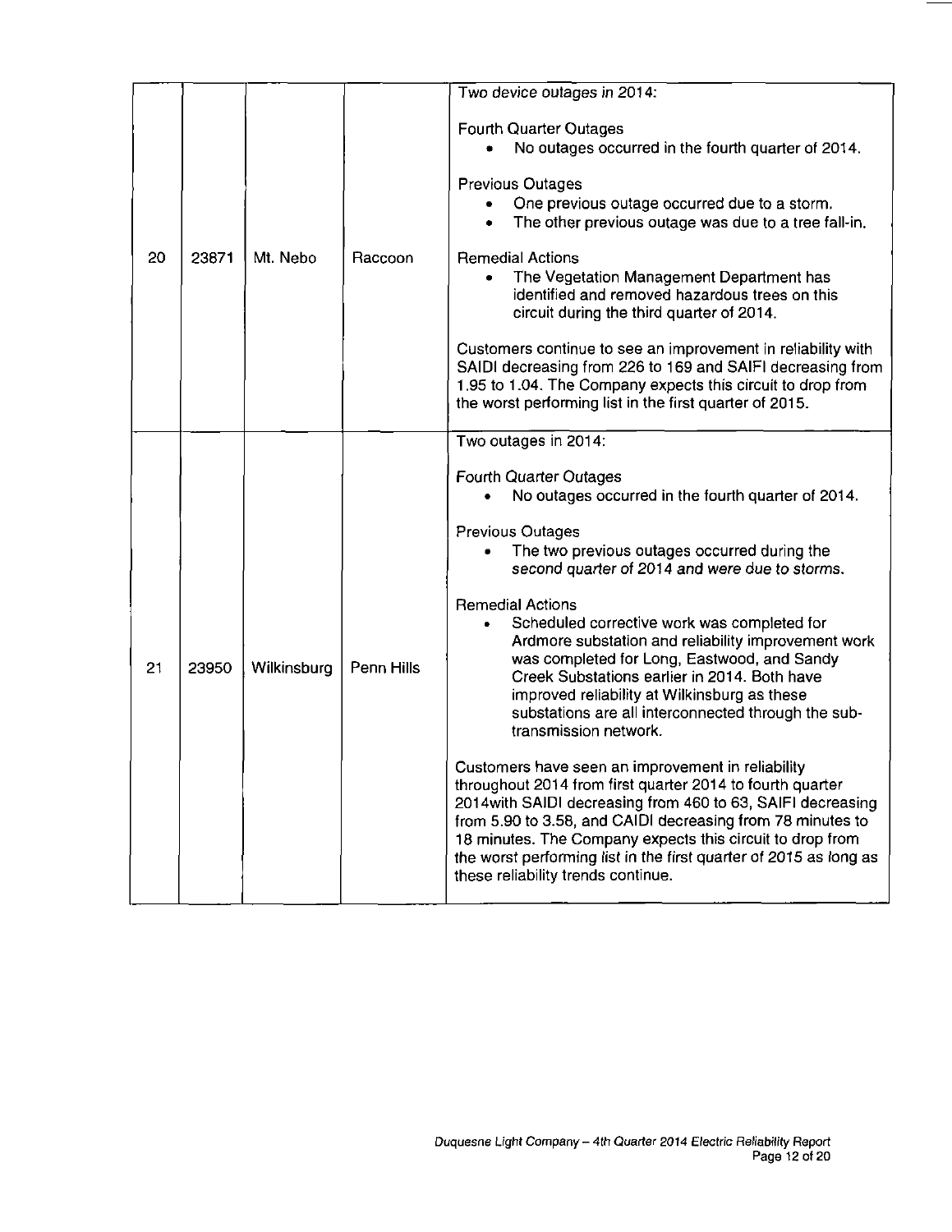**(e)(5) A rolling 12-month breakdown and analysis of outage causes during the preceding quarter, including the number and percentage of service outages, the number of customers interrupted, and customer interruption minutes categorized by outage cause such as eguipment failure, animal contact, tree related, and so forth. Proposed solutions to identified service problems shall be reported.** 

**Proposed solutions to identified service problems are listed in Section (e)(4) above.** 

| <b>CAUSE</b>              | NO. OF<br><b>OUTAGES</b> | <b>OUTAGE</b><br><b>PERCENTAGE</b> | <b>KVA</b><br><b>TOTAL</b> | <b>KVA</b><br><b>PERCENTAGE</b> | <b>KVA-MINUTE</b><br><b>TOTAL</b> | <b>KVA-MINUTE</b><br><b>PERCENTAGE</b> |
|---------------------------|--------------------------|------------------------------------|----------------------------|---------------------------------|-----------------------------------|----------------------------------------|
| <b>Storms</b>             | 346                      | 13%                                | 592,285                    | 13%                             | 70,746,519                        | 16%                                    |
| <b>Trees (Contact)</b>    | 25                       | 1%                                 | 22,278                     | 1%                              | 1,419,432                         | 1%                                     |
| <b>Trees (Falling)</b>    | 687                      | 26%                                | 1,053,171                  | 24%                             | 150,158,090                       | 33%                                    |
| <b>Equipment Failures</b> | 793                      | 30%                                | 1,507,481                  | 34%                             | 138,776,432                       | 31%                                    |
| <b>Overloads</b>          | 119                      | 4%                                 | 140,858                    | 3%                              | 8,249,599                         | 2%                                     |
| <b>Vehicles</b>           | 137                      | 5%                                 | 291,497                    | 7%                              | 33,364,456                        | 7%                                     |
| Other                     | 551                      | 21%                                | 827,577                    | 18%                             | 47,779,492                        | 10%                                    |
| <b>TOTALS</b>             | 2,658                    | 100%                               | 4,435,147                  | 100%                            | 450,494,020                       | 100%                                   |

**January 1, 2014 through December 31, 2014 - 4o PUC Major Event Exclusions**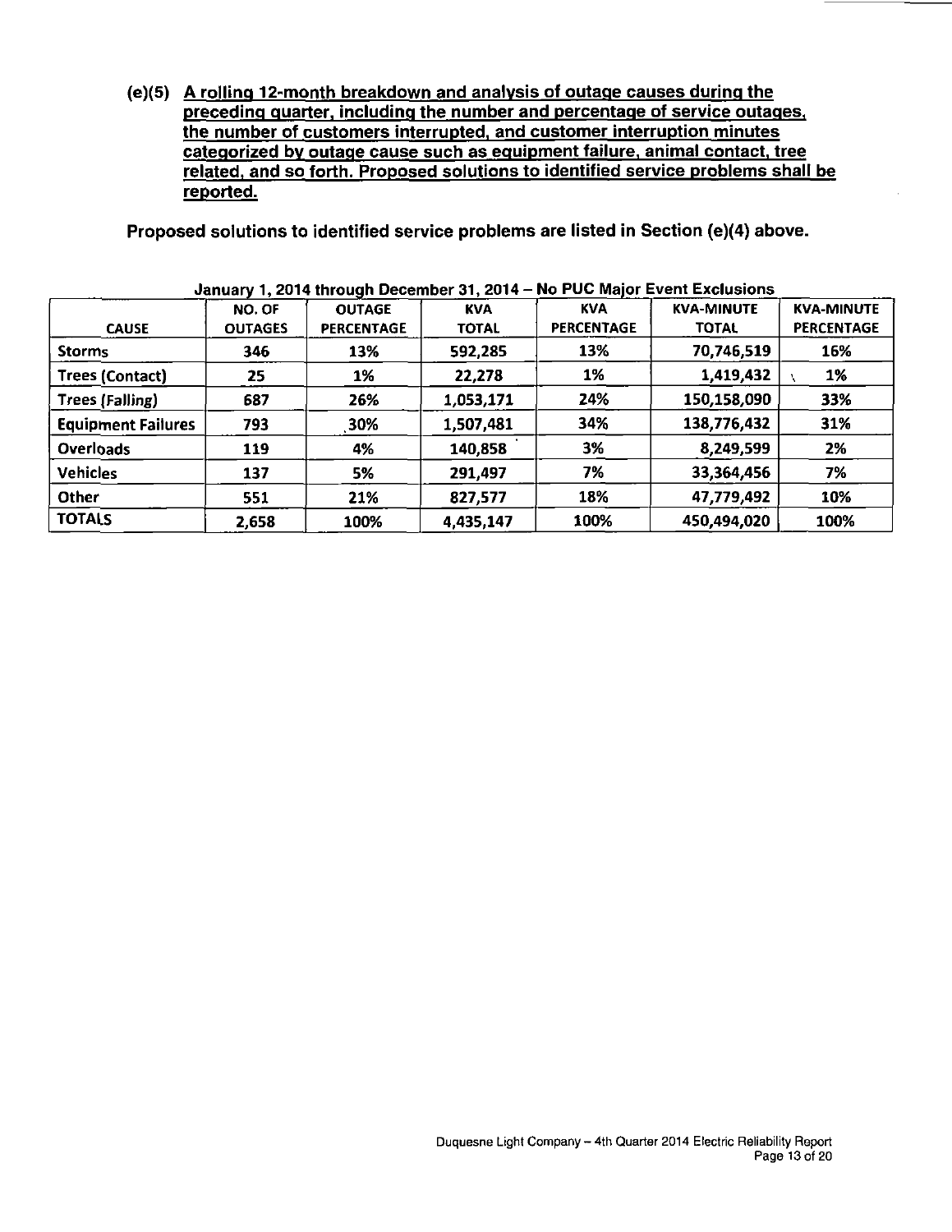### **(e)(6) Quarterly and vear-to-date information on progress toward meeting transmission and distribution inspection and maintenance goals/objectives.**

| Program<br>Project                                                | Unit of<br>Measurement      | Target<br>for<br>Year<br>2014 | <b>YTD</b><br><b>Actuals</b><br>Year<br>2014 | Percent<br>Complete |
|-------------------------------------------------------------------|-----------------------------|-------------------------------|----------------------------------------------|---------------------|
| <b>Communications Goals</b>                                       |                             |                               |                                              |                     |
| Communication Battery Maintenance                                 | <b>Batteries</b>            | 96                            | 100                                          | 104%                |
| <b>Overhead Distribution Goals</b>                                |                             |                               |                                              |                     |
| Recloser Inspections                                              | Circuits                    | 133                           | 135                                          | 102%                |
| Pole Inspections                                                  | Poles                       | 17,690                        | 17,866                                       | 101%                |
| OH Line Inspections                                               | Circuits                    | 133                           | 135                                          | 102%                |
| OH Transformer Inspections                                        | <b>Circuits</b>             | 133                           | 135                                          | 102%                |
| Padmount & Below Grade Insp.                                      | Circuits                    | 83                            | 83                                           | 100%                |
| <b>Overhead Transmission Goals</b>                                |                             |                               |                                              |                     |
| Helicopter Inspections                                            | <b>Number of Structures</b> | 500                           | 570                                          | 114%                |
| Ground Inspections                                                | <b>Number of Structures</b> | 350                           | 364                                          | 104%                |
| <b>Substations Goals</b>                                          |                             |                               |                                              |                     |
| Circuit Breaker Maintenance                                       | <b>Breakers</b>             | 715                           | 753                                          | 105%                |
| <b>Station Transformer Maintenance</b>                            | Transformers                | 67                            | 70                                           | 104%                |
| Station Battery Maintenance                                       | <b>Batteries</b>            | 980                           | 964                                          | 98%                 |
| Station Relay Maintenance                                         | Relays                      | 710                           | 747                                          | 105%                |
| Station Inspections                                               | <b>Sites</b>                | 2,100                         | 2.076                                        | 99%                 |
| <b>Underground Distribution Goals</b>                             |                             |                               |                                              |                     |
| Manhole Inspections                                               | Manholes                    | 700                           | 738                                          | 105%                |
| Major Network Insp (Prot Relay)                                   | <b>Ntwk Protectors</b>      | 92                            | 96                                           | 104%                |
| Minor Network Visual Inspection<br>(Transformer/Protector/Vault)  | <b>Ntwk Transformers</b>    | 573                           | 586                                          | 102%                |
| <b>Underground Transmission Goals</b>                             |                             |                               |                                              |                     |
| <b>Pressurization and Cathodic</b><br>Protection Plant Inspection | Work Packages               | 52                            | 52                                           | 100%                |
| <b>Vegetation Management Goals</b>                                |                             |                               |                                              |                     |
| Overhead Line Clearance                                           | Circuit Overhead<br>Miles   | 1,300                         | 1,382                                        | 106%                |
|                                                                   |                             |                               |                                              |                     |

#### 2014 Transmission and Distribution Goals and Objectives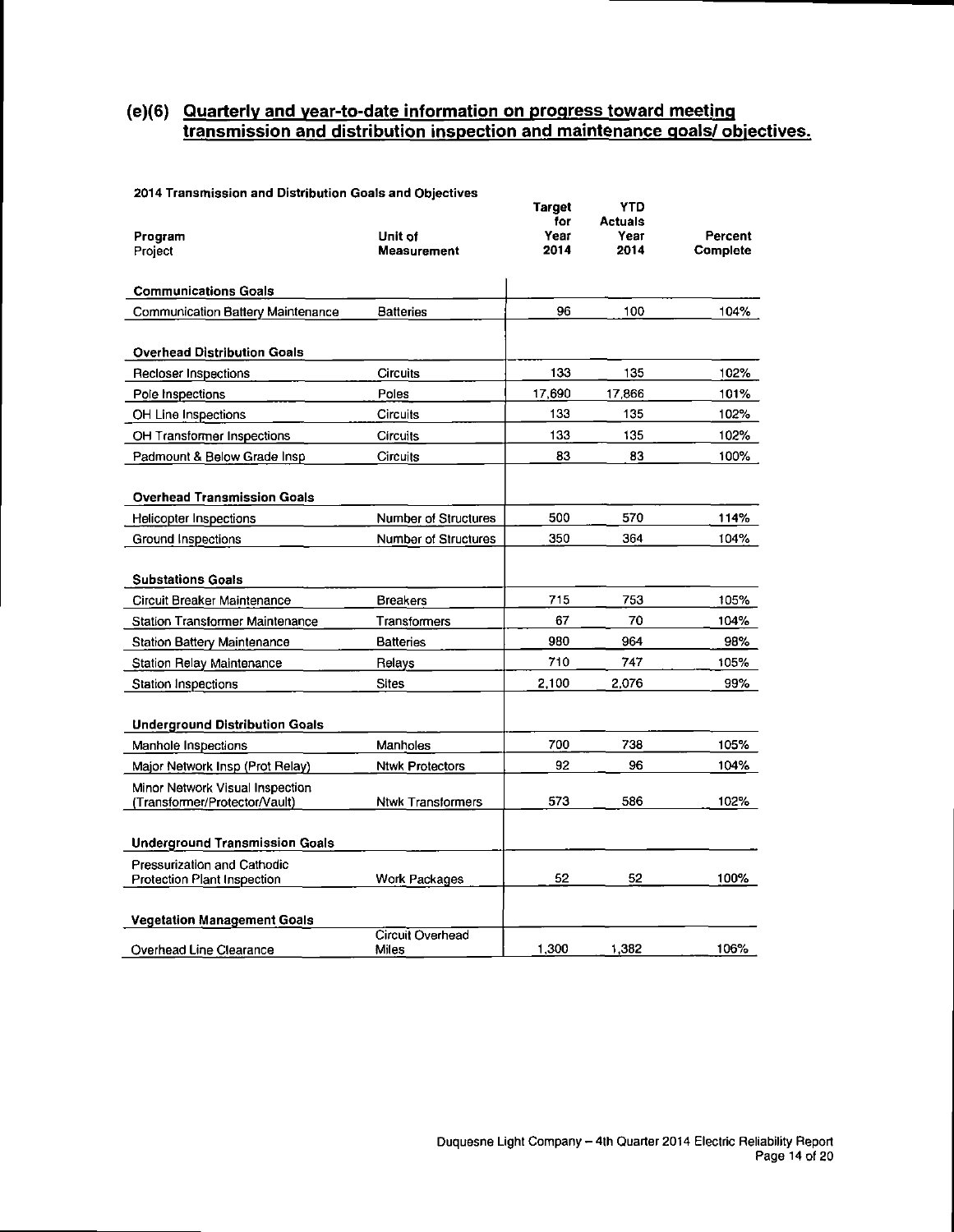#### **(e)(7) Quarterly and vear-to-date information on budgeted versus actual transmission and distribution operation and maintenance expenditures in total and detailed by the EDC's own functional account code or FERC account code as available.**

|                 | Customer   | External   | Human         | Operations/<br><b>Operations</b> | General    |            |             |  |
|-----------------|------------|------------|---------------|----------------------------------|------------|------------|-------------|--|
|                 | Care       | Affairs    | Resources     | Services                         | Technology | Corporate* | Total       |  |
| Total Actual    | 13,193,701 | 2,970,992  | 4.048.569     | 19,857,031                       | 10.533,941 | 10,173,342 | 60,777,576  |  |
| Total Budget    | 13,496,973 | 2.577,764  | 2.931,115     | 16,182,750                       | 10.037,659 | 10,468,092 | 55,694.353  |  |
| <b>Variance</b> | 303.273    | (393, 228) | (1, 117, 454) | (3.674, 281)                     | (496, 282) | 294,750    | (5,083,223) |  |

#### For the Three Months Ended December 31, 2014 (Quarter-to-date) Favorable/ (Unfavorable) \*\*

'Includes Finance, Office of General Counsel and Senior Management Costs

"Information represents preliminary quarter to date and year to date information. Balances are considered preliminary subject to management review and until an audit opinion is received from the Company"s external auditors.

The O&M overspend for the three months ended December 31, 2014 is attributable to unfavorable outside services expenses primarily related to the timing of spend. The timing of vegetation maintenance is the most significant driver of the overspend.

#### **For the Twelve Months Ended December 31, 2014 (Year-to-date) Favorable/ (Unfavorable)\*\***

|                 | Customer   | External       |            | Operations/<br><b>Operations</b><br>Human |            | General     |             |  |  |
|-----------------|------------|----------------|------------|-------------------------------------------|------------|-------------|-------------|--|--|
|                 | Care       | <b>Affairs</b> | Resources  | <b>Services</b>                           | Technology | Corporate*  | Total       |  |  |
| Total Actual    | 48,407.876 | 10.277.978     | 13,478,196 | 60,529,374                                | 32,725,541 | 46,548.983  | 211,967,949 |  |  |
| Total Budget    | 53,162,362 | 10.926.101     | 12.481.801 | 65,755,986                                | 37,718,562 | 44.644.412  | 224,689,224 |  |  |
| <b>Variance</b> | 4.754.486  | 648,123        | (996.395)  | 5,226,612                                 | 4,993,021  | (1,904,572) | 12,721,275  |  |  |

"Includes Finance, Office of General Counsel and Senior Management Costs

\*" Information represents preliminary quarter to date'and year to date information. Balances are considered preliminary subject to management review and until an audit opinion is received from the Company's external auditors.

The O&M underspend for the twelve months ended December 31, 2014 is attributable to open positions primarily within the customer care, operations and technology functions. Additional underspend is due to favorable outside services expenses in Operations/Operation Services due to lower vegetation maintenance and Asset Management initiatives.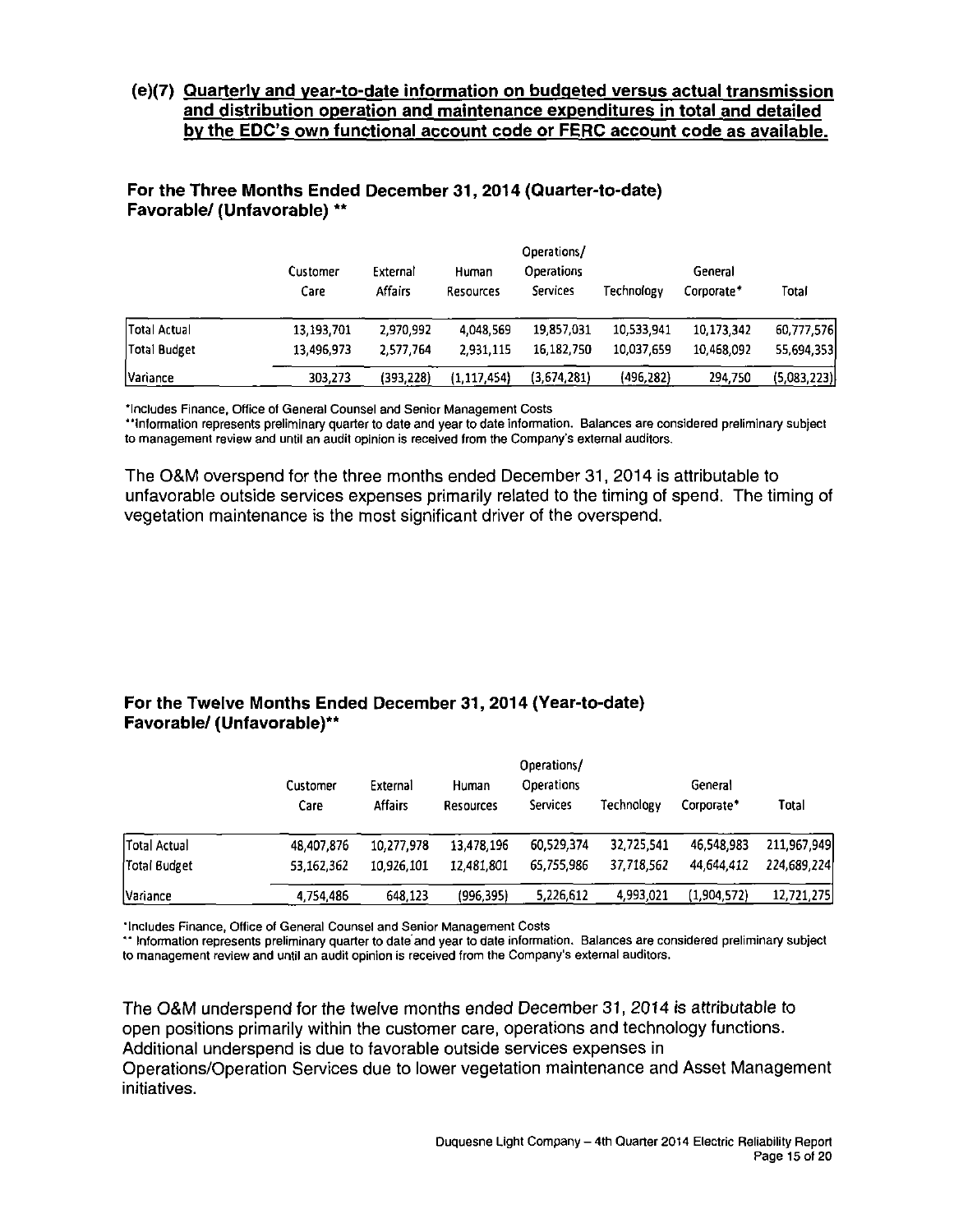#### **(e)(8) Quarterly and vear-to-date information on budgeted versus actual transmission and distribution capital expenditures in total and detailed by the EDC's own functional account code or FERC account code as available.**

#### **For the Three Months Ended December 31, 2014 (Quarter-to-date) Favorable/ (Unfavorable)\*\***

|                 | Operations/      |                            |                    |                                      |             |                       |            |  |  |  |
|-----------------|------------------|----------------------------|--------------------|--------------------------------------|-------------|-----------------------|------------|--|--|--|
|                 | Customer<br>Care | External<br><b>Affairs</b> | Human<br>Resources | <b>Operations</b><br><b>Services</b> | Technology  | General<br>Corporate* | Total      |  |  |  |
| Total Actual    | 769,561          | 4.648                      | 2.831,446          | 26,059,145                           | 16.837,332  | 5,678,368             | 52,180,500 |  |  |  |
| Total Budget    | 920,928          | 0                          | 3.020.991          | 46,420,753                           | 6,979,900   | 7,267,124             | 64,609,696 |  |  |  |
| <b>Variance</b> | 151.367          | (4,648)                    | 189,545            | 20,361,608                           | (9,857,432) | 1,588,756             | 12,429,196 |  |  |  |

'Includes Finance, Office of General Counsel and Senior Management Costs

\*\* Information represents preliminary quarter to date and year to date information. Balances are considered preliminary subject to management review and until an audit opinion is received from the Company's external auditors.

The most significant driver to the capital underspend for the three months ended December 31, 2014 is material delays for a major project in Operations/Operation Services. Timing of various projects and lower than budgeted restoration costs also contributed to the underspend.

### **For the Twelve Months Ended December 31, 2014 (Year-to-date) Favorable/ (Unfavorable)\*\***

|              | Customer  | External<br><b>Human</b><br><b>Affairs</b><br>Care<br>Resources |            | Operations/<br>Operations<br>Services | Technology   | General<br>Corporate* | Total       |
|--------------|-----------|-----------------------------------------------------------------|------------|---------------------------------------|--------------|-----------------------|-------------|
| Total Actual | 2,575,425 | 11,345                                                          | 10,676,775 | 111,141,093                           | 60.570,098   | 37,541,416            | 222,516.152 |
| Total Budget | 4,082,130 | 0                                                               | 11.978,638 | 154,563.074                           | 49.482,172   | 29,065,872            | 249,171,886 |
| Variance     | 1,506,705 | (11, 345)                                                       | 1.301.863  | 43.421.981                            | (11,087,926) | (8, 475, 544)         | 26,655,734  |

'Includes Finance, Office of General Counsel and Senior Management Costs

" Information represents preliminary quarter to date and year to date information. Balances are considered preliminary subject to management review and until an audit opinion is received from the Company's external auditors.

Capital underspend for the twelve months ended December 31, 2014 is attributable to lower storm restoration spend than budgeted and the timing of various projects. Significant material delays for a major capital project are the single largest driver to the capital underspend in Operations/Operation Services.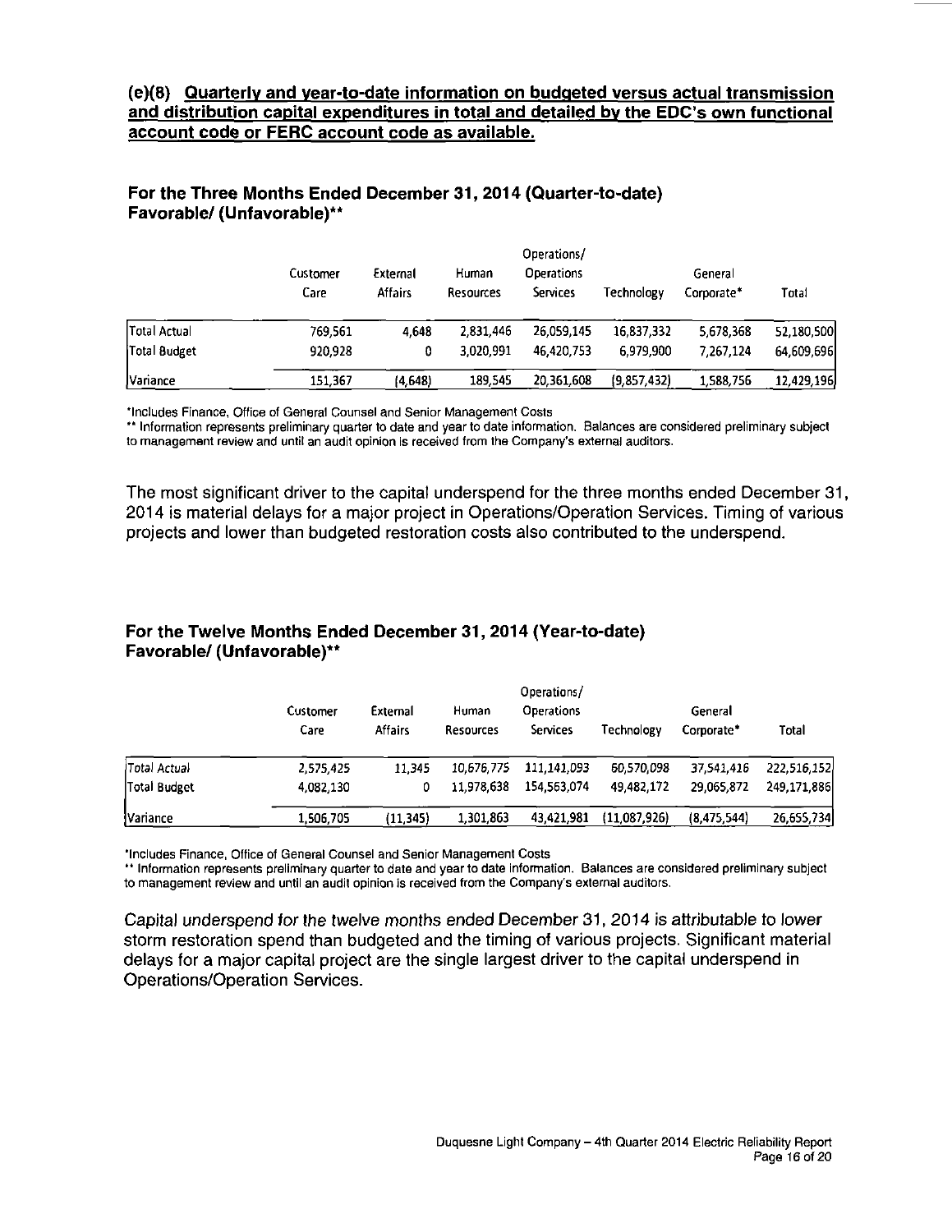### **(e)(9) Dedicated staffing levels for transmission and distribution operation and maintenance at the end of the quarter, in total and by specific category (e.g. linemen, technician, and electrician).**

| <b>Telecom</b>               | Electronic Technician                | 9               |
|------------------------------|--------------------------------------|-----------------|
|                              | Sr. Electronic Tech                  | 11              |
|                              | Apprentice Splicer/Trouble Tec       | 3               |
|                              | Telecom Splicer/Trouble              | 3               |
|                              | <b>Total</b>                         | 26              |
| <b>Substation</b>            | <b>Electrical Equipment Tech</b>     | 16              |
|                              | <b>Protection &amp; Control Tech</b> | 23              |
|                              | Sr. Elec. Equipment Tech             | 10 <sup>1</sup> |
|                              | <b>Rigger Specialist</b>             | 3               |
|                              | <b>Rigger Crew Leader</b>            | $\overline{c}$  |
|                              | Shop Mechanic 2 Rigger               | O               |
|                              | <b>Yard Group Leader</b>             | 4               |
|                              | <b>Total</b>                         | 58              |
| Underground                  | Apprentice UG Splicer                | 11              |
|                              | <b>UG</b> Inspector                  | 10              |
|                              | Journey UG Splicer                   | 17              |
|                              | Sr. UG Splicer                       | 6               |
|                              | <b>UG Cable Tester/Installer</b>     | 1               |
|                              | Sr. UG Mechanic                      | Q               |
|                              | Network Operator                     | 10              |
|                              | Total                                | 55              |
| Overhead                     | Apprentice T&D                       | 66              |
|                              | <b>Equipment Attendant</b>           | 1               |
|                              | <b>Equipment Material Handler</b>    | 6               |
|                              | <b>Field Inspector</b>               | 0               |
|                              | Journey Lineworker                   | 90              |
|                              | <b>Restricted HS Lineworker</b>      | 18              |
|                              | Service Crew Leader                  | 3               |
|                              | Sr. Lineworker                       | 51              |
|                              | <b>Distribution Tech</b>             | 8               |
|                              | <b>Total</b>                         | 243             |
| <b>Street Light Changers</b> | <b>Total</b>                         | 6               |
| <b>Mobile Worker</b>         | Total                                | 2               |
|                              |                                      |                 |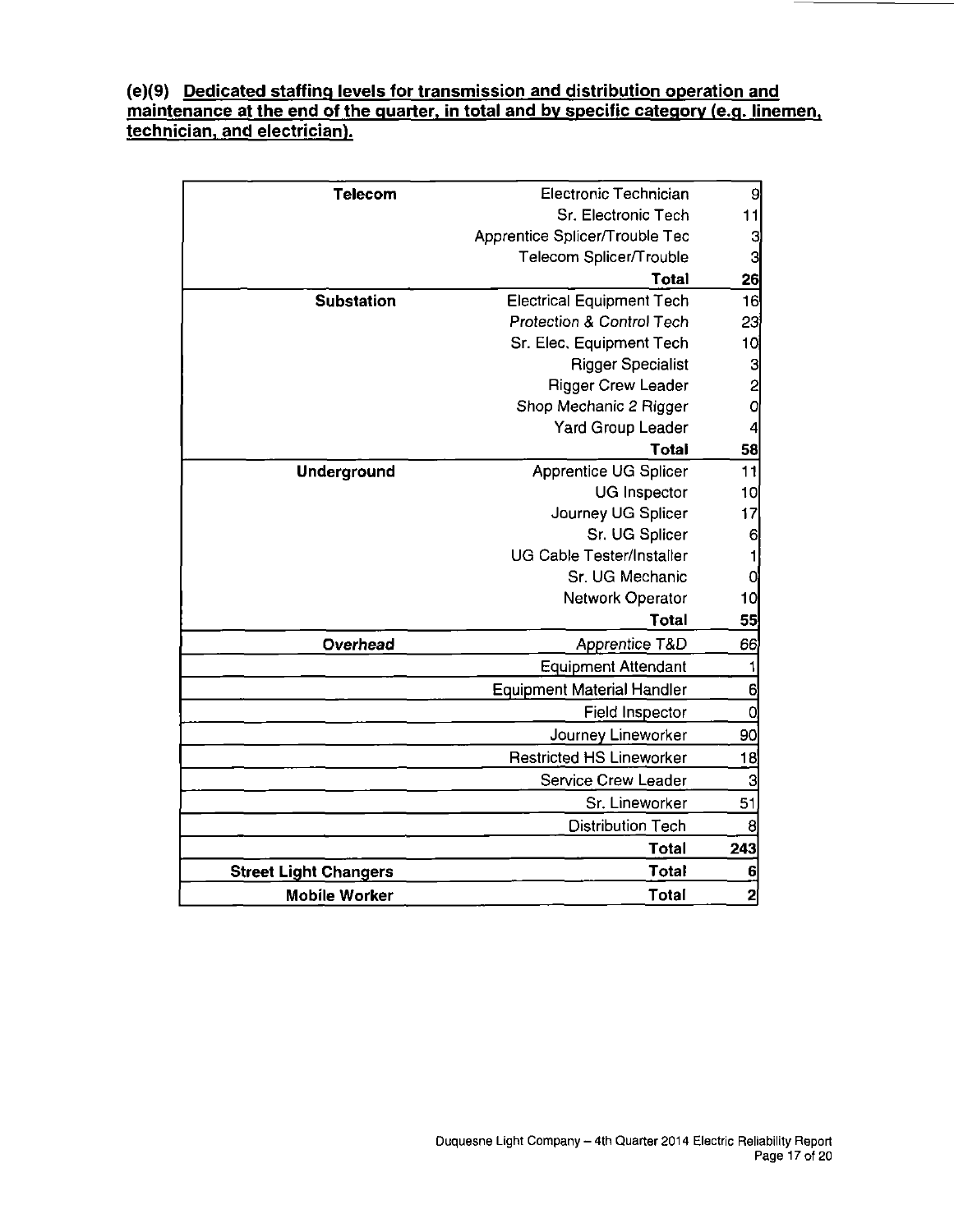# **(e)(9) (Continued)**

| <b>Engineering</b>                       | <b>Drafter</b>                 | 0                        |
|------------------------------------------|--------------------------------|--------------------------|
|                                          | General Clerk - Grad           | 13                       |
|                                          | General Technician             | 0                        |
|                                          | <b>GIS Technician</b>          | 5                        |
|                                          | <b>Head File Record Clerk</b>  | 1                        |
|                                          | <b>Survey Instrument</b>       | 3                        |
|                                          | <b>Right of Way Agent A</b>    | 4                        |
|                                          | Sr. Technician                 | 10                       |
|                                          | <b>T&amp;D Mobile Worker</b>   | $\overline{7}$           |
|                                          | <b>Technician A</b>            | 4                        |
|                                          | <b>Technician B</b>            | 5                        |
|                                          | Technician C                   | $\overline{\mathcal{E}}$ |
|                                          | Test Technician, Mobile        | 5                        |
|                                          | Total                          | 64                       |
| <b>Service Center Technician</b>         | Sr. Technician                 | 8                        |
|                                          | Technician                     | 0                        |
|                                          | <b>Total</b>                   | 8                        |
| <b>Traveling Operator/Troubleshooter</b> | Senior Operator                | 29                       |
|                                          | <b>Traveling Operator</b>      | 4                        |
|                                          | Troubleshooter 1/C             | 5                        |
|                                          | Troubleshooter                 | 11                       |
|                                          | Total                          | 49                       |
| <b>Load Dispatcher</b>                   | <b>Total</b>                   | 10                       |
| <b>Meter Technician</b>                  | Meter Technician               | 8                        |
|                                          | Sr. Meter Technician           | 21                       |
|                                          | <b>Total</b>                   | 29                       |
| <b>Meter Reader</b>                      | Total                          | 15                       |
| <b>Customer Service Representatives</b>  | <b>Autodialing Operator</b>    | 7                        |
|                                          | <b>Customer Service Rep</b>    | 96                       |
|                                          | <b>Customer Service Rep PT</b> | 38                       |
|                                          | <b>Word Processing Clerk</b>   | 1                        |
|                                          | Sr. Customer Service           | 5                        |
|                                          | Total                          | 147                      |
| <b>Admin/Supervisory/Mgmt</b>            | <b>Total</b>                   | 404                      |
|                                          | <b>TOTAL</b>                   | 1116                     |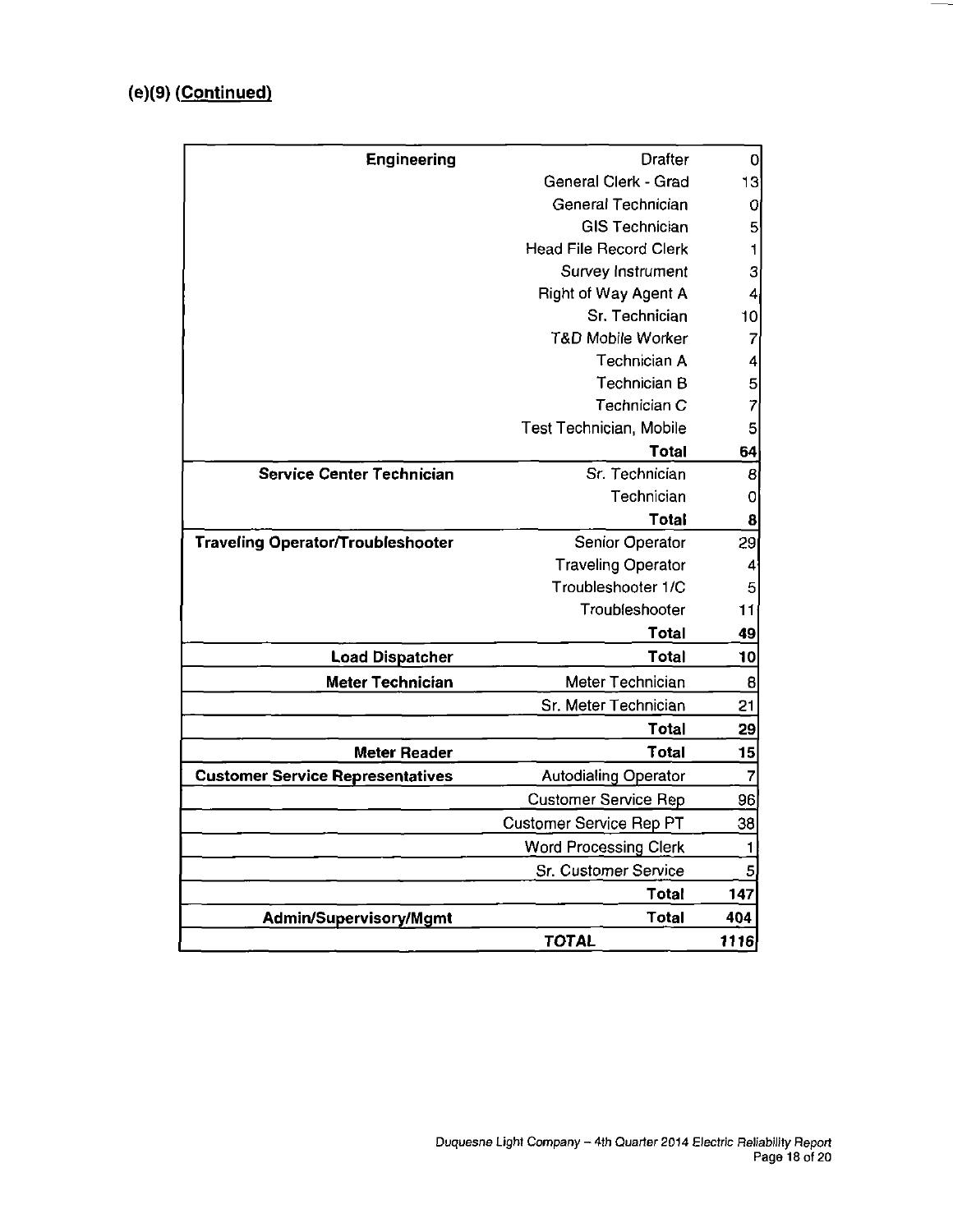(e)(10) Quarterly and vear-to-date information on contractor hours and dollars for transmission and distribution operation and maintenance.

# **CONFIDENTIAL INFORMATION HAS BEEN REDACTED**

(e)(11) Monthly call-out acceptance rate for transmission and distribution maintenance workers presented in terms of both the percentage of accepted call-outs and the amount of time it takes the EDC to obtain the necessary personnel. A brief description of the EDC's call-out procedure should be included when appropriate.

|                 | Call-Out Acceptance Hate – 4th Quarter 2014 |                 |       |            |  |  |  |  |  |
|-----------------|---------------------------------------------|-----------------|-------|------------|--|--|--|--|--|
| <b>Month</b>    | <b>Accepts</b>                              | <b>Refusals</b> | Total | Percentage |  |  |  |  |  |
| October         | 112                                         | 162             | 274   | 41%        |  |  |  |  |  |
| <b>November</b> | 106                                         | 141             | 247   | 43%        |  |  |  |  |  |
| December        | 151                                         | 254             | 405   | 37%        |  |  |  |  |  |

| Call-Out Acceptance Rate - 4th Quarter 2014 |  |  |
|---------------------------------------------|--|--|
|                                             |  |  |

| <b>Month</b>      | <b>Total</b><br><b>Callout</b><br><b>Events</b> | <b>Necessary</b><br>Personnel<br><b>Accepting</b> | <b>Average Minutes:</b><br>Seconds per<br><b>Callout Event</b> | <b>Average Minutes:</b><br>Seconds per<br>Individual called |
|-------------------|-------------------------------------------------|---------------------------------------------------|----------------------------------------------------------------|-------------------------------------------------------------|
| <b>October</b>    | 35                                              | 113                                               | 4:49                                                           | 1:20                                                        |
| <b>November</b>   | 53                                              | 225                                               | 4:10                                                           | 1:41                                                        |
| <b>December</b>   | 46                                              | 151                                               | 6:03                                                           | 1:22                                                        |
| $4^{7H}$ Qtr 2014 | 134                                             | 489                                               | 5:06                                                           | 1:28                                                        |
| 2014              | 709                                             | 2,171                                             | 4:55                                                           | 1:23                                                        |

#### Amount of Time it Takes to Obtain the Necessary Personnel - 4th Quarter 2014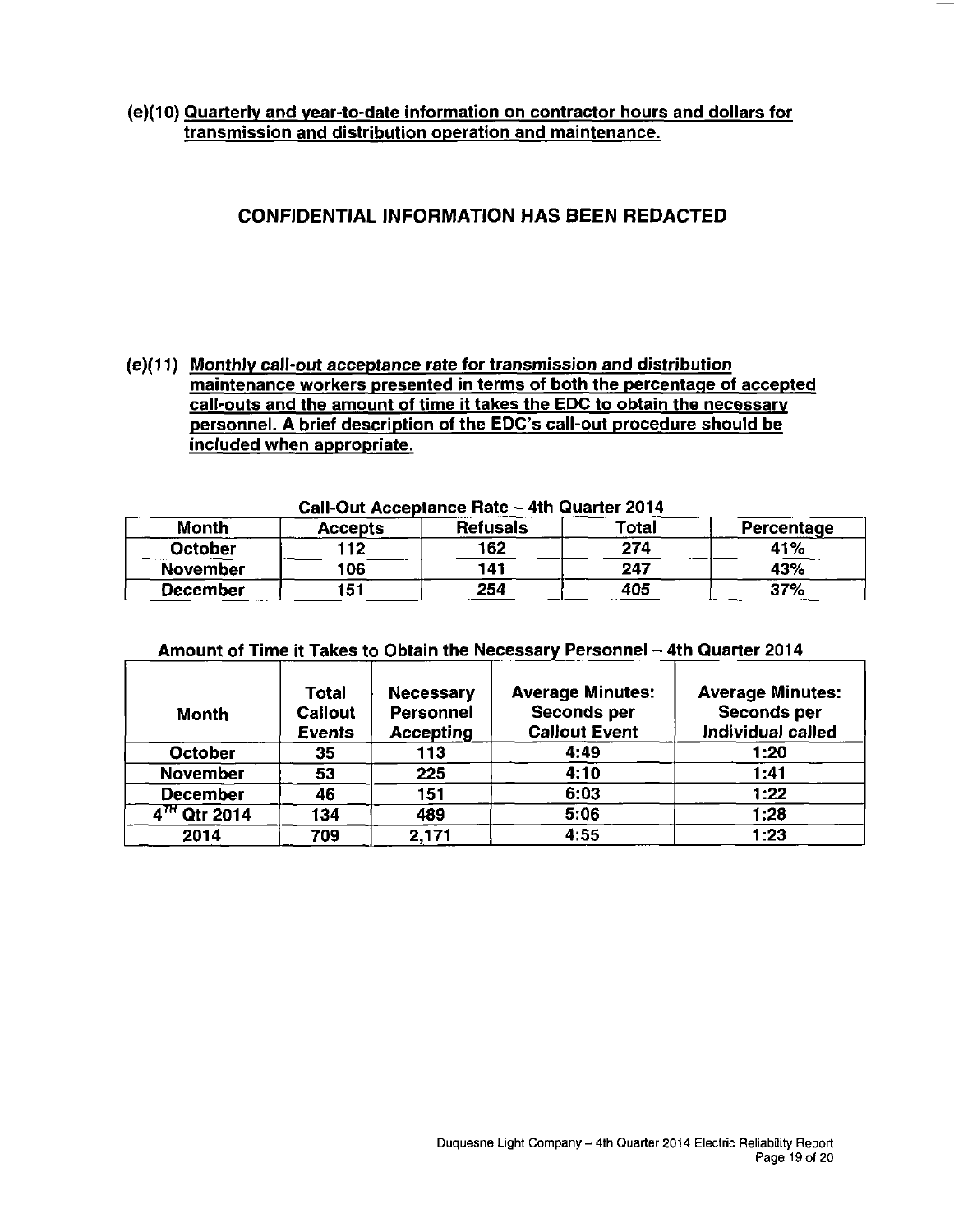## **ATTACHMENT A**

#### **(e)(3) Rolling 12-month reliability index values (SAIFI. CAIDI. SAIDI. and if available. MAIFI) and other pertinent information such as customers served, number of interruptions, customer minutes interrupted, number of lockouts, and so forth, for the worst performing 5% of the circuits in the system.**

| <b>Circuit</b> | Name                         | <b>Service</b><br>Ctr | <b>Device</b>  | Lockouts       | <b>Connected</b><br><b>KVA</b> | Last<br>Outage | <b>Total KVA-</b><br><b>Minutes</b> | <b>Total KVA</b><br>Interrupted | <b>SAIDI</b> | <b>SAIF1</b> | <b>CAIDI</b> |
|----------------|------------------------------|-----------------------|----------------|----------------|--------------------------------|----------------|-------------------------------------|---------------------------------|--------------|--------------|--------------|
| 23695          | B.I.                         | Preble                | EA301          | 5              | 23,890                         | 08/26/14       | 4,635,919                           | 53,608                          | 194          | 2.24         | 86           |
| 23681          | Woodville                    | Preble                | ER198/EA259    | 5              | 30,731                         | 11/24/14       | 8,855,843                           | 71,111                          | 288          | 2.31         | 125          |
| 4622           | Ardmore                      | Penn Hills            | Loss of Supply | 4              | 3,641                          | 05/27/14       | 866,191                             | 14,564                          | 238          | 4.00         | 59           |
| 4237           | West End                     | Preble                | <b>BKR</b>     | 4              | 3,294                          | 12/15/14       | 906,598                             | 16,570                          | 275          | 5.03         | 55           |
| 4308           | East End                     | Penn Hills            | <b>BKR</b>     | 4              | 2,236                          | 07/02/14       | 1,170,625                           | 9,583                           | 524          | 4.29         | 122          |
| 4264           | Grant                        | Preble                | <b>BKR</b>     | 4              | 2,278                          | 08/27/14       | 509,173                             | 9,220                           | 224          | 4.05         | 55           |
| 23770          | Traverse<br>Run              | Raccoon               | <b>WR590</b>   | 4              | 19,469                         | 12/06/14       | 9,584,949                           | 75,532                          | 492          | 3.88         | 127          |
| 4852           | Conway                       | Raccoon               | <b>BKR</b>     | 4              | 1,754                          | 11/24/14       | 1,279,273                           | 9,662                           | 729          | 5.51         | 132          |
| 4155           | Long                         | Penn Hills            | Loss of Supply | 4              | 4,172                          | 12/01/14       | 1,084,186                           | 8,344                           | 260          | 2.00         | 130          |
| 4420           | Mt.<br>Pleasant              | Preble                | <b>BKR</b>     | 4              | 2,261                          | 11/24/14       | 1,909,791                           | 10,499                          | 845          | 4.64         | 182          |
| 4283           | Oakmont                      | Penn Hills            | Loss of Supply | 4              | 2,679                          | 08/31/14       | 533,121                             | 10,716                          | 199          | 4.00         | 50           |
| 23716          | <b>Pine Creek</b>            | Edison                | <b>BKR</b>     | 3              | 30,534                         | 06/19/14       | 6,999,269                           | 83,766                          | 229          | 2.74         | 84           |
| 23713          | <b>Pine Creek</b>            | Edison                | <b>WA446</b>   | 3              | 27,660                         | 06/19/14       | 7,921,473                           | 51,766                          | 286          | 1.87         | 153          |
| 23698          | B.I.                         | Preble                | <b>WA209</b>   | 3              | 21,983                         | 12/01/14       | 4,213,195                           | 39,610                          | 192          | 1.80         | 106          |
| 23661          | Crescent                     | Raccoon               | <b>BKR</b>     | 3              | 27,415                         | 06/28/14       | 3,387,424                           | 26,334                          | 124          | 0.96         | 129          |
| 22869          | Midland-<br>CF <sub>IV</sub> | Raccoon               | <b>WR875</b>   | 3              | 37,666                         | 05/28/14       | 9,280,667                           | 100,209                         | 246          | 2.66         | 93           |
| 23710          | Pine Creek                   | Edison                | WA383          | 3              | 32,810                         | 10/14/14       | 5,021,136                           | 36,129                          | 153          | 1.10         | 139          |
| 23640          | Midland                      | Raccoon               | <b>WR595</b>   | 3              | 27,835                         | 11/03/14       | 2,566,608                           | 27,717                          | 92           | 1.00         | 93           |
| 4285           | Verona                       | Penn Hills            | Loss of Supply | 3              | 2,746                          | 07/02/14       | 469,566                             | 8,238                           | 171          | 3.00         | 57           |
| 23871          | Mt. Nebo                     | Raccoon               | WA853          | 2              | 17,687                         | 06/13/14       | 2,982,159                           | 18,459                          | 169          | 1.04         | 162          |
| 23950          | Wilkinsburg                  | Penn Hills            | <b>BKR</b>     | $\overline{2}$ | 16,413                         | 06/08/14       | 1,035,586                           | 58,733                          | 63           | 3.58         | 18           |